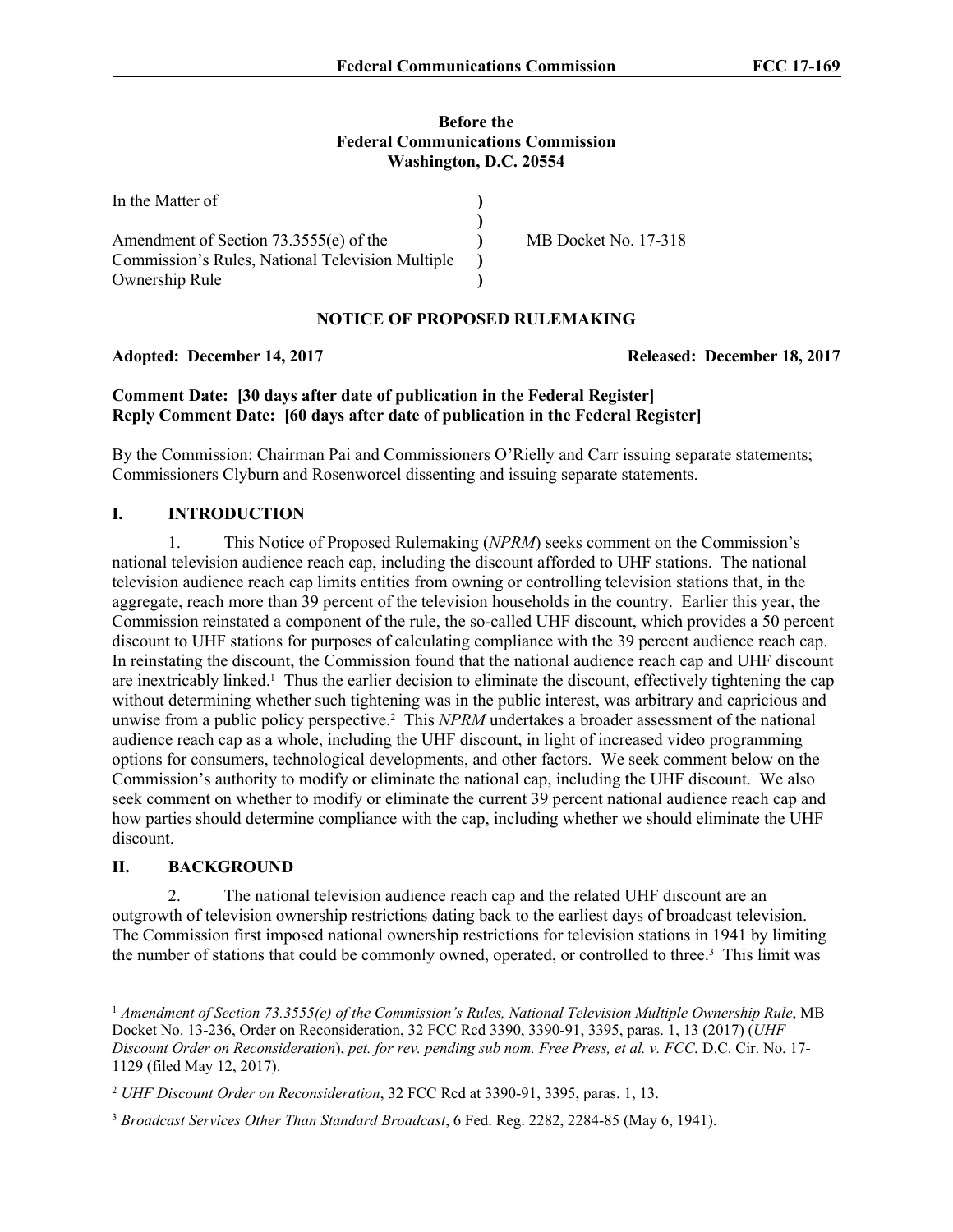eventually broadened to seven stations in 1954<sup>4</sup> and eventually to 12 stations in 1984.<sup>5</sup> In 1985, on reconsideration of its decision to relax the limit from seven to twelve stations, the Commission found that relaxation would serve the public interest and would not contravene the Commission's diversity and competition goals but nonetheless concluded that an incremental approach in the form of relaxation was preferable to outright elimination of the numerical limit.<sup>6</sup> The Commission also determined that a 25 percent nationwide audience reach cap, in addition to the twelve station limit, would help prevent a potentially disruptive industry restructuring.<sup>7</sup> Along with the creation of the 25 percent national audience reach cap in 1985, the Commission also adopted a 50 percent UHF discount to reflect the fact that, in the analog television broadcasting era, UHF signals reached a smaller audience in comparison with VHF signals.<sup>8</sup> The UHF discount provides that, for purposes of determining compliance with the national audience reach cap, stations broadcasting in the VHF spectrum are attributed with all television households in their Designated Market Areas (DMAs), while UHF stations are attributed with only 50 percent of the households in their DMAs.<sup>9</sup>

3. In the Telecommunications Act of 1996 (1996 Act), Congress directed the Commission to amend its rules to increase the national audience reach cap from 25 percent to 35 percent and eliminate the restriction on owning more than 12 broadcast television stations nationwide.<sup>10</sup> The Commission reaffirmed the 35 percent cap in its *1998 Biennial Review Order*, <sup>11</sup> but the U.S. Court of Appeals for the District of Columbia Circuit (D.C. Circuit) later remanded that decision, finding that the Commission had failed to demonstrate that the 35 percent national audience reach cap advanced localism, diversity, or competition.12 In the *2002 Biennial Review Order*, the Commission found that while a national

<sup>6</sup> *1985 UHF Discount Order*, 100 FCC 2d at 88, 90, 97, paras. 30, 38, 50.

7 *Id.* at 90, 97, paras. 36-37, 52 (explaining that a numerical cap would prevent the acquisition of a large number of stations in small markets, while an audience reach cap would temper the ability of a single group owner to increase its audience base substantially by acquiring stations in the largest markets). A station's national audience reach was calculated by attributing to the owner the percentage of total households found in each market in which the owner held a commercial television station. *Id.* at 102, n.52.

8 *Id.* at 88-94, paras. 33-44 (finding that the "inherent physical limitations" of analog UHF broadcasting should be reflected in the national television ownership rules). On June 13, 2009, the Commission completed the transition from analog to digital television broadcasting for full-power stations, and the Commission's experience since completion of the transition confirms that UHF channels are technically equal, if not superior, to VHF channels for the transmission of digital television signals. *See UHF Discount Order on Reconsideration*, 32 FCC Rcd at 3393, para. 8.

9 47 CFR § 73.3555(e)(2)(i).

<sup>10</sup> Telecommunications Act of 1996, Pub. L. No. 104-04, § 202(c)(1), 110 Stat. 56, 111 (1996) (1996 Act); *see also Implementation of Sections 202(c)(1) and 202(e) of the Telecommunications Act of 1996 (National Broadcast Television Ownership and Dual Network Operations)*, Order, 11 FCC Rcd 12374, 12374-75, paras. 2-3 (1996).

<sup>11</sup> *1998 Biennial Review Order* – *Review of the Commission's Broadcast Ownership Rules and Other Rules Adopted Pursuant to Section 202 of the Telecommunications Act of 1996*, MM Docket No. 98-35, Biennial Review Report, 15 FCC Rcd 11058, 11072-75, paras. 25-30 (2000) (*1998 Biennial Review Order*).

<sup>12</sup> *See Fox Television Stations, Inc. v. FCC*, 280 F.3d 1027, 1040-49, *modified on reh'g*, 293 F.3d 537 (D.C. Cir. 2002).

<sup>4</sup> *Amendment of § 3.636 of the Commission's Rules and Regulations Relating to Multiple Ownership of Television Broadcast Stations*, 43 FCC 2797, 2798, para. 3 (1954).

<sup>5</sup> *Amendment of Section 73.3555 [formerly Sections 73.35, 73.240, and 73.636] of the Commission's Rules Relating*  to Multiple Ownership of AM, FM and Television Broadcast Stations, GN Docket No. 83-1009, Report and Order, 100 FCC 2d 17, 54-56, paras. 108-12 (1984) (*1984 Multiple Ownership Order*), *recon. granted in part*, Memorandum Opinion and Order, 100 FCC 2d 74 (1985) (*1985 UHF Discount Order*), *recon. dismissed,* 5 FCC Rcd 5338 (1990).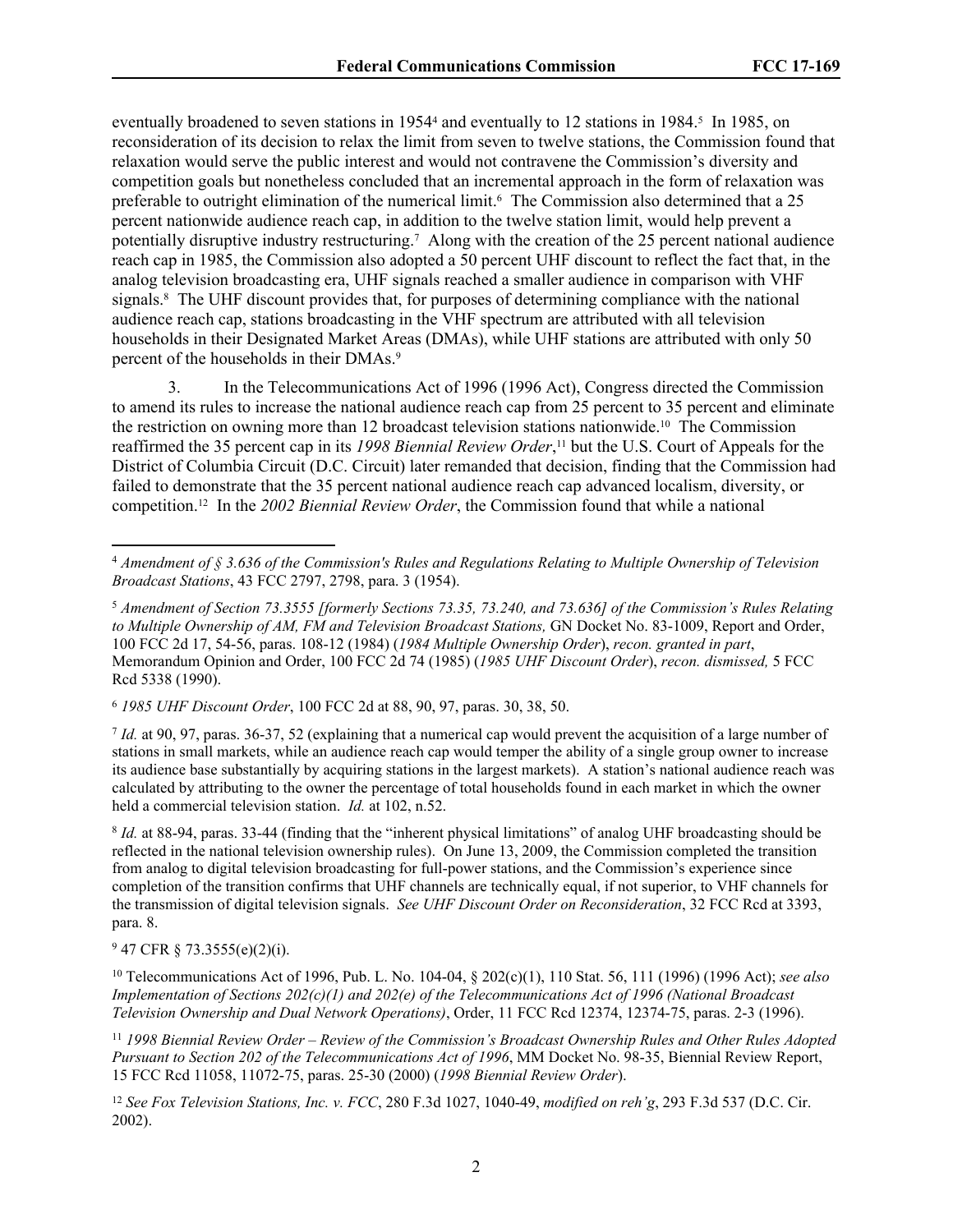ownership cap was no longer needed to protect diversity and competition, the cap remained necessary to protect localism.13 The Commission further concluded that raising the cap from 35 percent to 45 percent would strike an appropriate balance between the broadcast networks and the local affiliates by permitting some growth for the owners of the Big Four networks (i.e., ABC, CBS, Fox, and NBC) and allowing them to achieve greater economies of scale, while at the same time ensuring that the networks could not reach a larger national audience than their affiliates collectively.<sup>14</sup>

4. Following adoption of the *2002 Biennial Review Order*, and while an appeal of that order was pending, Congress partially rolled back the cap increase by including a provision in the 2004 Consolidated Appropriations Act (CAA) directing the Commission "to modify its rules to set the national cap at 39 percent of national television households."15 The CAA further amended Section 202(h) of the 1996 Act to require a quadrennial review of the Commission's broadcast ownership rules, rather than the previously mandated biennial review. In doing so, however, Congress excluded consideration of "any rules relating to the 39 percent national audience reach limitation" from the quadrennial review requirement.16 Prior to the enactment of the CAA, several parties had appealed the Commission's *2002 Biennial Review Order* to the U.S. Court of Appeals for the Third Circuit (Third Circuit). In June 2004, the Third Circuit found that the challenges to the Commission's actions with respect to the national audience reach cap and the UHF discount were moot as a result of Congress's action.<sup>17</sup>

5. In August 2016, the Commission eliminated the UHF discount, finding that UHF stations were no longer technically inferior to VHF stations following the digital television transition and that the competitive disparity between UHF and VHF stations had disappeared.18 Then-Commissioner Pai and Commissioner O'Rielly dissented from this decision. Then-Commissioner Pai noted, "[i]t is undeniable that eliminating the UHF discount has the effect of expanding the scope of the national cap rule. Companies . . . that are currently in compliance with the national cap ownership rule will be above the cap once the UHF discount is terminated. Yet, the Commission has refused to review whether the current national cap ownership rule is sound or whether there is a need to make it more stringent, which is precisely what [the *UHF Discount Elimination Order*] does."19 In April 2017, in response to a Petition for Reconsideration filed by ION Media Networks, Inc. (ION) and Trinity Christian Center of Santa Ana,

<sup>17</sup> *Prometheus Radio Project v. FCC*, 373 F.3d 372, 395-97 (3d Cir. 2004) (*Prometheus I*).

<sup>13</sup> *2002 Biennial Review Order* – *Review of the Commission's Broadcast Ownership Rules and Other Rules Adopted Pursuant to Section 202 of the Telecommunications Act of 1996*, MB Docket No. 02-277, Report and Order and Notice of Proposed Rulemaking, 18 FCC Rcd 13620, 13815, 13842, paras. 501, 578 (2003) (*2002 Biennial Review Order*).

<sup>14</sup> *Id.* at 13843-44, paras. 581-83. In both the *1998* and *2002 Biennial Review Orders*, the Commission retained the UHF discount.

<sup>15</sup> Consolidated Appropriations Act, 2004, Pub. L. No. 108-199, § 629, 118 Stat. 3, 99-100 (2004) (CAA). The CAA amended section 202(c)(1)(B) of the 1996 Act "by striking '35 percent' and inserting '39 percent,'" but otherwise used the same language that Congress used in 1996 when it directed the Commission to change its rules to set a 35 percent national cap. *Id*. § 629(1).

<sup>16</sup> *Id.* § 629(3).

<sup>18</sup> *Amendment of Section 73.3555(e) of the Commission's Rules, National Television Multiple Ownership Rule*, MB Docket No. 13-236, Report and Order, 31 FCC Rcd 10213, 10226-33, paras. 28-40 (*UHF Discount Elimination Order*).

<sup>&</sup>lt;sup>19</sup> *Id.* at 10248 (dissenting statement of then-Commissioner Pai). Commissioner O'Rielly noted, "This item stubbornly plows ahead in a similar cart-before-the-horse scheme to tinker with a calculation methodology without any consideration of the current validity [of] the overall rule it modifies." *Id*. at 10251 (dissenting statement of Commissioner O'Rielly).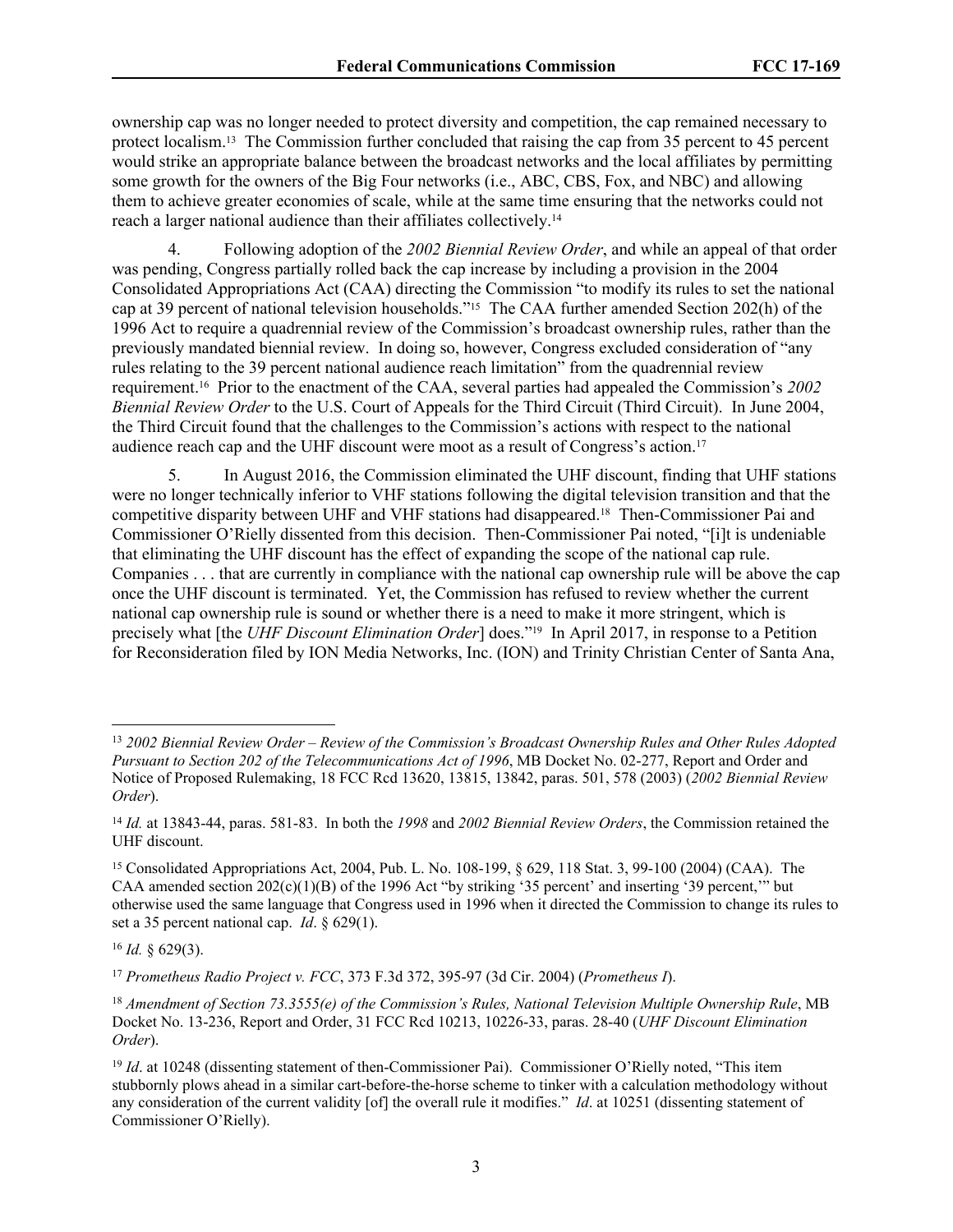Inc. (Trinity),20 the Commission reinstated the UHF discount, finding that the Commission's elimination of the discount, effectively tightening the cap without also determining whether the cap remained in the public interest, was arbitrary and capricious and unwise from a public policy perspective.21 Because the UHF discount is used to determine licensees' compliance with the national audience reach cap, the Commission concluded that the UHF discount and the cap are inextricably linked, and eliminating the discount without considering the cap itself was in error.22 In reinstating the UHF discount, the Commission committed to undertake a comprehensive rulemaking proceeding to determine whether to modify or eliminate the national cap, including the UHF discount.<sup>23</sup> We now undertake that broader inquiry.

### **III. DISCUSSION**

6. As noted above, the Commission previously has concluded that the national audience reach cap and the UHF discount are inextricably linked and that any review of one must include a review of the other.24 As an initial matter, we seek comment below on whether the Commission has the authority to modify or eliminate the national cap, including the UHF discount. To the extent commenters believe that the Commission has this authority, we seek comment on whether to modify or eliminate the current 39 percent national audience reach cap. In addition, if a cap is retained, we seek comment on how we should calculate compliance with the cap, including whether we should modify or eliminate the UHF discount. Finally, to the extent any action we adopt would cause a station owner to no longer be in compliance with the national audience reach cap, we seek comment on whether, consistent with prior Commission action, we should grandfather such ownership combinations, and if so, whether there should be any restrictions on their further transferability.

### **A. Commission Authority to Modify or Eliminate the National Cap**

7. We seek comment on the Commission's authority to modify or eliminate the national cap, including authority to modify or eliminate the UHF discount. The Commission previously concluded in the *UHF Discount Elimination Order* that the Commission has authority to modify or eliminate the 39 percent national audience reach cap, including the UHF discount (although it refrained from adjusting the cap).<sup>25</sup> As discussed further below, the Commission found that it had such authority based on its broad authority to adopt—and revise or eliminate—all necessary rules under the Communications Act.26 By contrast, parties opposing reinstatement of the UHF discount on reconsideration argued variously that the Commission lacked authority to modify or eliminate the national cap, the UHF discount, or both.<sup>27</sup>

<sup>23</sup> *Id.*

<sup>24</sup> *Id*. at 3390-91, para. 1.

<sup>25</sup> *UHF Discount Elimination Order*, 31 FCC Rcd. at 10222-24, paras. 21-24.

<sup>26</sup> *Id.* at 10223, para. 21.

(continued….)

<sup>20</sup> *Amendment of Section 73.3555(e) of the Commission's Rules, National Television Multiple Ownership Rule*, Petition for Reconsideration of ION Media Networks and Trinity Christian Center of Santa Ana, Inc., MB Docket No. 13-236 (filed Nov. 23, 2016) (Petition for Reconsideration).

<sup>21</sup> *UHF Discount Order on Reconsideration*, 32 FCC Rcd at 3390-91, 3395, paras. 1, 13.

<sup>22</sup> *Id*. at 3390-91, 3394, paras. 1, 10.

<sup>27</sup> *See e.g., Amendment of Section 73.3555(e) of the Commission's Rules, National Television Multiple Ownership Rule*, MB Docket No. 13-236, Reply Comments of Univision Communications, Inc. in Support of Petition for Reconsideration at 5, 7 (filed Jan. 23, 2017) (Univision Reply Comments); Letter from Andrew Schwartzman, Institute of Public Representation (IPR) to Marlene H. Dortch, Secretary, FCC at 1 (filed April 11, 2017); Letter from Andrew Schwartzman, IPR to Marlene H. Dortch, Secretary, FCC at 2-3 (filed April 13, 2017). In the *UHF Discount Order on Reconsideration*, the Commission rejected such challenges because they were raised after the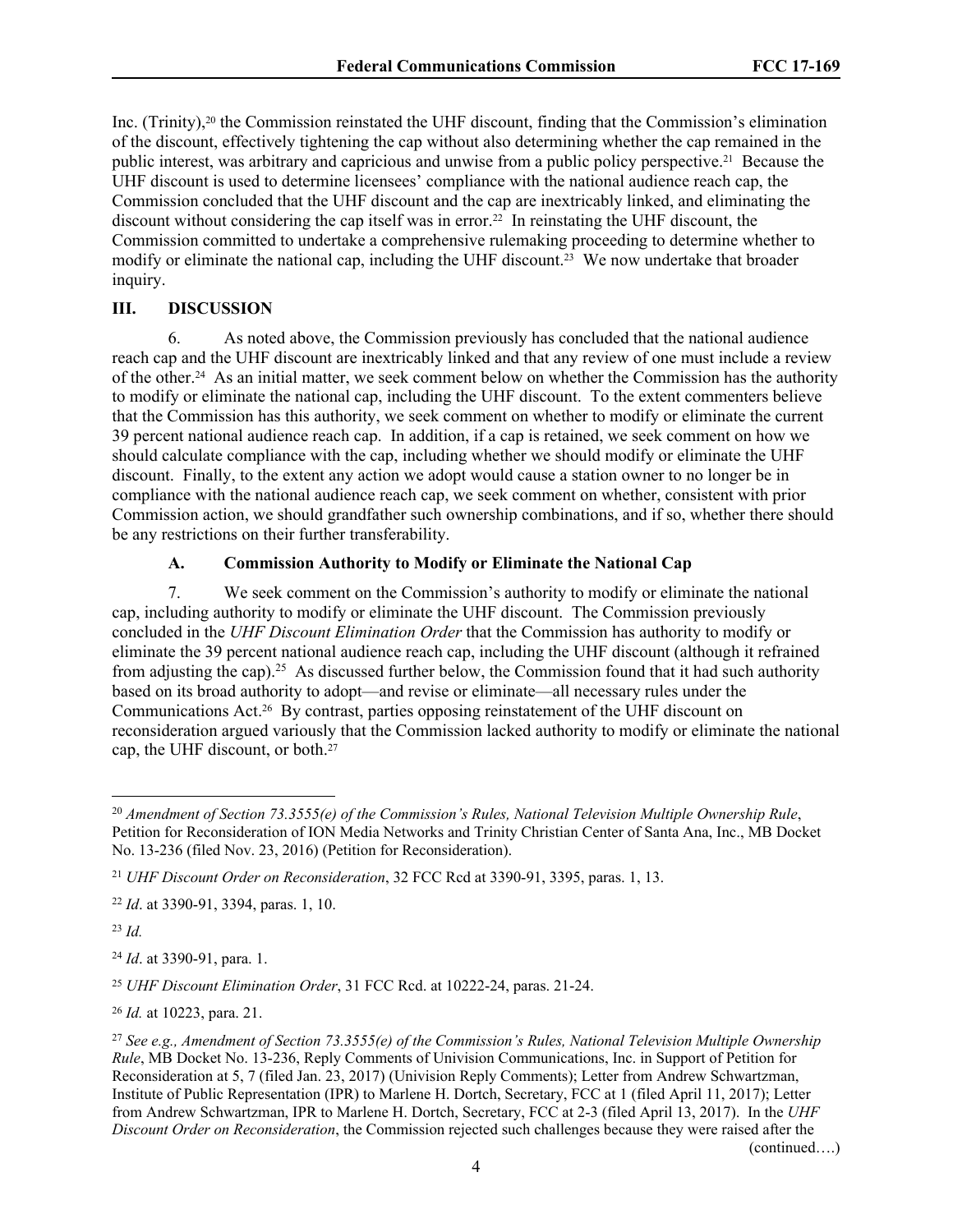8. In reaching its earlier conclusion that the Commission has authority to modify or eliminate this rule, the Commission rejected arguments that, when Congress established the 39 percent national audience reach cap, it precluded the Commission from any adjustment of the cap or the discount.<sup>28</sup> The Commission reasoned that the 2004 CAA "simply directed the Commission to revise its rules to reflect a 39 percent national audience reach cap and removed the requirement to review the national ownership cap from the Commission's quadrennial review requirement."29 The Commission concluded that the CAA "did not impose a statutory national audience reach cap or prohibit the Commission from evaluating the elements of this rule."<sup>30</sup> In addition, although the Third Circuit ultimately concluded in its review of the Commission's *2002 Biennial Review Order* that questions related to the UHF discount were moot as a result of the CAA, it "did not foreclose the Commission's consideration of its regulation defining the UHF discount in a rulemaking outside the context of Section 202(h)."31 Further, Congress elected to use the same language in the 2004 CAA, instructing the Commission to "modify its rules,"32 as it did when it instructed the Commission to change the cap from 25 to 35 percent as part of the 1996 Act.33 Both the D.C. Circuit (in finding it was arbitrary and capricious for the Commission to *retain* that cap as part of the 1998 biennial review) and the Commission itself (in subsequently raising the cap from 35 to 45 percent) interpreted the identical language in the 1996 Act as preserving the Commission's authority to modify the cap in the future.<sup>34</sup>

9. The Commission further based its finding of authority to modify the cap and discount on its broad authority to adopt rules necessary to carry out the provisions of the Communications Act, and its authority to revisit its rules and revise or eliminate them as appropriate.<sup>35</sup> Given continued questions regarding the Commission's authority in this area, we seek further comment on the Commission's prior conclusion that it has authority to modify or eliminate the national audience reach cap and the UHF discount. For example, was Congress's exclusion of the national audience reach cap from the quadrennial review provision merely meant to relieve the Commission of the *obligation* to reconsider the cap every four years (as the Third Circuit concluded), or was it designed to withhold the Commission's authority to change the cap as set by Congress? Did Congress's decision to instruct the Commission to "modify its

<sup>29</sup>*Id*. at 10222, para. 21 (footnotes omitted).

<sup>30</sup> *Id. See also Amendment of Section 73.3555(e) of the Commission's Rules, National Television Multiple Ownership Rule*, MB Docket No. 13-236, Notice of Proposed Rulemaking, 28 FCC Rcd 14324, 14329, para. 13 (*UHF Discount Elimination NPRM*).

<sup>31</sup> *UHF Discount Elimination Order*, 31 FCC Rcd at 10224, para. 24, citing *Prometheus I*, 373 F.3d at 397. The Commission noted that the court further concluded that, barring Congressional intervention, "the Commission may decide, in the first instance, the scope of its authority to modify or eliminate the UHF discount outside the context of [Section] 202(h)." *UHF Discount Elimination Order,* 31 FCC Rcd at 10224, n.89.

<sup>32</sup> *See* CAA, § 629.

<sup>33</sup> *See* 1996 Act, § 202(c)(1)(B).

<sup>(</sup>Continued from previous page)

pleading cycle had closed, were unsupported, were inconsistent with prior submissions by the same parties in the same proceeding, and failed to acknowledge that, if the Commission was wrong about its authority to modify the cap, it would follow that the Commission lacked authority to eliminate the UHF discount in the first place, and the order eliminating the discount would need to be vacated for that reason. *UHF Discount Order on Reconsideration*, 32 FCC Rcd at 3398, n.60.

<sup>28</sup> *See e.g., UHF Discount Elimination Order*, 31 FCC Rcd at 10251 (dissenting statement of Commissioner O'Rielly).

<sup>34</sup> *See Fox Television Stations, Inc. v. FCC*, 280 F.3d at 1042-43; *2002 Biennial Review Order*, 18 FCC Rcd at 13818, para. 507.

<sup>35</sup> *UHF Discount Elimination Order*, 31 FCC Rcd at 10223, para. 24, citing 47 U.S.C. §§ 154(i), 303(r). *See also UHF Discount Elimination NPRM*, 28 FCC Rcd. at 14239-30, para. 14.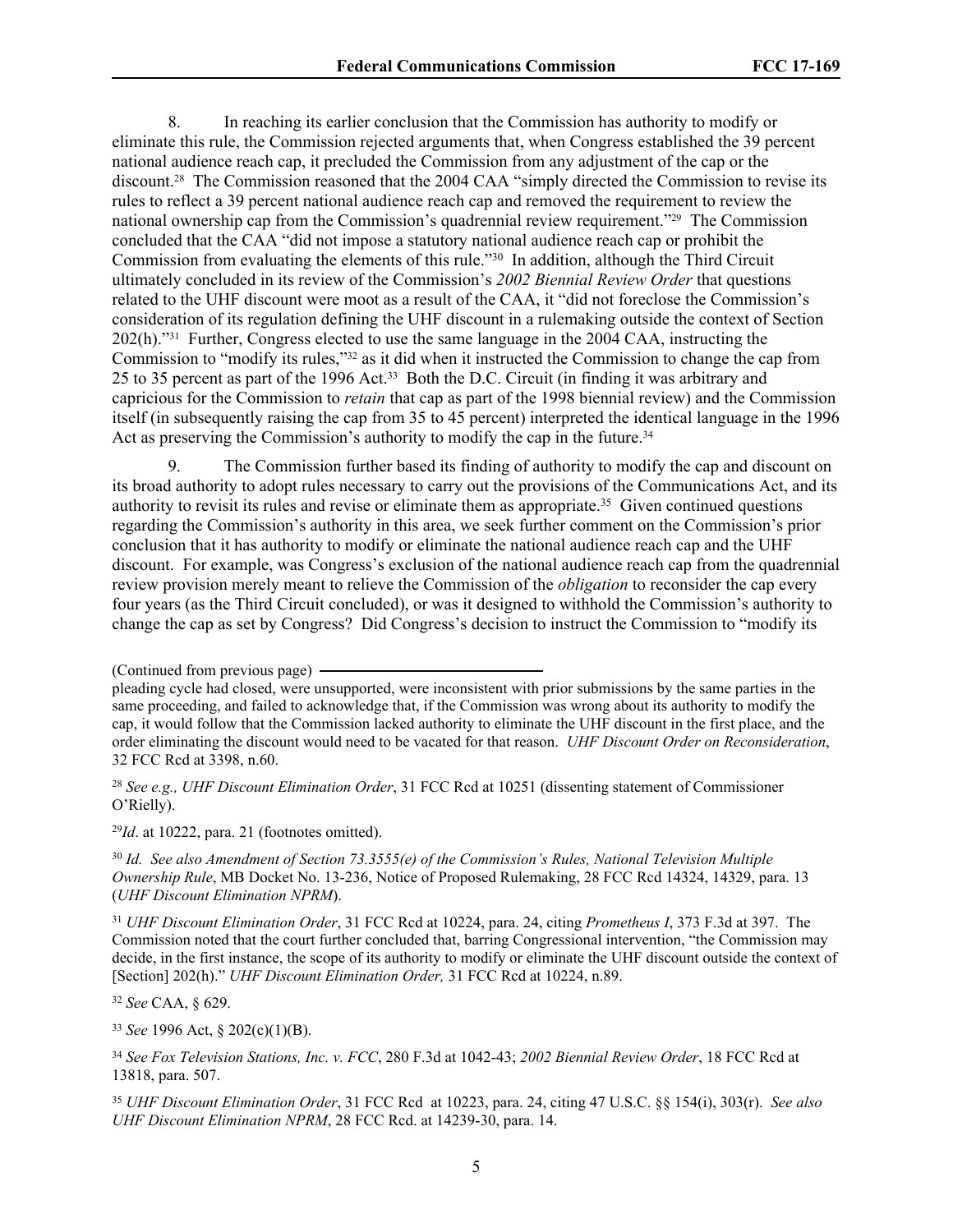rules" in 1996 and 2004, rather than simply mandate a specific national audience reach cap, preserve the Commission's traditional statutory authority to alter or eliminate the cap in a future rulemaking?

## **B. Modification or Elimination of the National Audience Reach Cap**

10. If we determine that we have authority to modify or eliminate the national audience reach cap, we seek comment on the effects of marketplace changes on the previous justifications for the cap, as well as comment on the policy goals that should guide our determination. We seek comment on whether or not to retain the cap in light of the current marketplace. If the cap should be maintained, we further seek comment on the appropriate level at which the cap should be set, taking into account the current media landscape and the relevant policy goals. We next seek comment on how to calculate compliance with the cap, including whether to modify or eliminate the UHF discount, otherwise adjust our methodology for determining national audience reach, or adopt a limit based on factors other than, or in addition to, audience reach. We seek comment on any effect such a change would have on the continued operation or effectiveness of the national cap. We also seek comment on the costs and benefits associated with retaining, modifying, or eliminating the cap, including any changes to the rules governing compliance with the cap, and any effects on small entities. Lastly, we seek comment on the interplay between the national audience reach cap and other recent Commission actions affecting television broadcasters.

11. As an initial matter, we seek comment on whether there is still a need for a national cap that prevents ownership of stations that collectively reach more than a certain percentage of the television households in the country. Does such a cap serve the public interest?<sup>36</sup> We note at the outset that the video marketplace has changed considerably since the Commission last considered the national audience reach cap in the *2002 Biennial Review Order*, and since Congress instructed the Commission to set a 39 percent cap in 2004. The Commission's most recent annual Video Competition Report describes, among other developments, the growth of video programming options available to consumers, including online alternatives to traditional video distribution,<sup>37</sup> reverse compensation fees paid by affiliates to broadcast networks,<sup>38</sup> common ownership of broadcast and cable networks,<sup>39</sup> consolidation among both MVPDs<sup>40</sup> and non-network owned station groups,  $41$  and continuing MVPD video subscriber losses.  $42$  Numerous commenters in the earlier UHF discount proceeding cited changes in the video marketplace over the past decade as evidence that prior conclusions about the national cap are no longer sound, or at the very least, need to be revisited.43 The Commission concluded in the *UHF Order on Reconsideration* that the failure to consider these changes compounded the error of eliminating the UHF discount.<sup>44</sup>

(continued….)

<sup>36</sup> For example, Sinclair has argued that the cap should be abandoned altogether. *Amendment of Section 73.3555(e) of the Commission's Rules, National Television Multiple Ownership Rule*, MB Docket No. 13-236, Sinclair Broadcast Group, Inc., Reply to Oppositions to, and in Support of Petition for Reconsideration of ION Media Networks, Inc. and Trinity Christian Center of Santa Ana, Inc. at 2 (filed Jan. 27, 2017) (Sinclair Petition for Reconsideration Reply). *See also* Sinclair Broadcast Group Inc. Comments at 8 (filed Dec. 16, 2013) (Sinclair UHF Discount NPRM Comments).

<sup>37</sup> *See Annual Assessment of the Status of Competition in the Market for Delivery of Video Programming*, Eighteenth Report, MB Docket No. 16-247, 32 FCC Rcd 568, 573-77, 621-23, 631-32, 640-42, paras. 17-21, 132, 153-55, 178- 81 (2017) (*18th Video Competition Report*).

<sup>38</sup> *See id.* at 618, para. 124.

<sup>39</sup> *See id.* at 601-02, paras. 82-84.

<sup>40</sup> *See id.* at 582-84, paras. 34-39.

<sup>41</sup> *See id.* at 608, para. 100.

<sup>42</sup> *See id.* at 595-96, para. 68.

<sup>43</sup> *See e.g*., Petition for Reconsideration at 3-4; Sinclair Petition for Reconsideration Reply at 2; Univision Reply Comments at 5-6; *Amendment of Section 73.3555(e) of the Commission's Rules, National Television Multiple*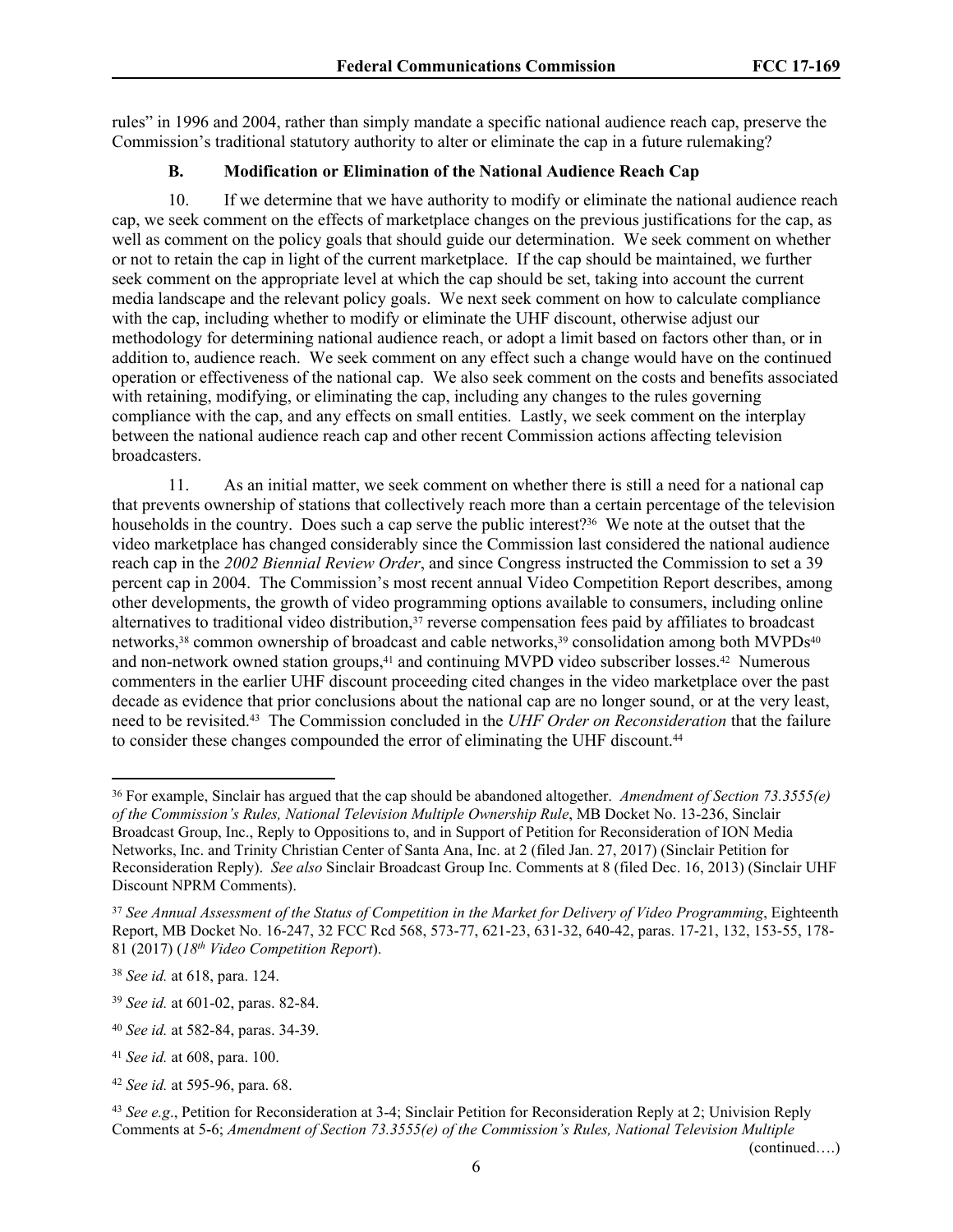12. Accordingly, we now seek comment on how these marketplace changes, as well as any other changes not previously mentioned, should be considered in the context of the possible modification or elimination of the national audience reach cap. For instance, the Commission previously found in its *2002 Biennial Review Order* that a national audience reach cap set at some level is necessary in the public interest to promote localism.45 Specifically, the Commission found that a percentage cap maintains the appropriate balance of power between broadcast networks and their local affiliate groups, in part by preventing the excessive accumulation of audience reach by network-owned groups, which are more likely to hold stations in multiple geographic markets with large populations.46 Therefore, the Commission reasoned, a national audience reach cap preserves the leverage necessary for local affiliates to collectively negotiate to influence network programming decisions and to exercise their rights to preempt the airing of network programming in favor of programming the affiliates feel is better suited to local community needs.<sup>47</sup> In setting a 45 percent cap, the Commission found that a national audience reach cap set at that level would ensure that network-owned station groups could not achieve a level of direct audience reach that exceeds that of their local affiliates, while at the same time allowing for limited growth by each of the Big Four network owners, thereby allowing them to achieve better economies of scale and scope, and to remain competitive in the marketplace.<sup>48</sup>

13. We now seek comment on whether the existing cap is still necessary to promote localism. Do the Commission's previously articulated justifications—specifically, those related to collective influence and preemption by local affiliates—still hold true? Has localism increased, decreased, or remained roughly the same over time? Are there recent examples where local affiliates have influenced network programming to better serve local needs? In addition, how do recent affiliate preemption rates compare to those the Commission cited in the *2002 Biennial Review Order*? <sup>49</sup> Are there other metrics by which we can assess the effect of the national audience reach cap on localism? Moreover, even if preserving a national audience reach cap at some level would promote localism, would modifying or eliminating the cap nevertheless have offsetting benefits (for example, in promoting competition or diversity)?

<span id="page-6-0"></span>14. Have other changes in the marketplace affected the network/affiliate relationship, such that the Commission would need to adjust assumptions made in previous reviews of the cap? For instance, how has the growth of independent station groups over the last two decades changed the dynamic between network-owned station groups and their affiliates? We note that the Commission's interest in preserving a national/local balance between networks and their local affiliates is predicated upon the Commission's prior conclusion that networks and their affiliates have different economic

(Continued from previous page)

*Ownership Rule*, MB Docket No. 13-236, Nexstar Broadcasting Inc., Comments in Support of Petition for Reconsideration at 5 (filed Jan. 10, 2017).

<sup>44</sup> *UHF Discount Order on Reconsideration*, 32 FCC Rcd at 3396, para.15. *See also UHF Discount Elimination NPRM*, 28 FCC Rcd. at 14344 (dissenting statement of then-Commissioner Pai).

<sup>45</sup> *See 2002 Biennial Review Order,* 18 FCC Rcd at 13815, 13842, paras. 501, 578.

<sup>46</sup> *See id.* at 13842-43, paras. 578-81; *see also 1998 Biennial Review Order*, 15 FCC Rcd at 11074-75, para. 30; *1985 UHF Discount Order*, 100 FCC 2d at 87-92, paras. 30-41.

<sup>47</sup> *See 2002 Biennial Review Order*, 18 FCC Rcd at 13828-45, paras. 538-84; *see also* 47 CFR § 73.658(e). We note that in conducting the 2002 Biennial Review, the Commission compared network and affiliate preemption rates to support its decision to maintain a national cap. *2002 Biennial Review Order,* 18 FCC Rcd at 13833, para. 548. Further, while the Commission has found that the cap safeguards a local affiliate's ability to provide input on network programming decisions, the Commission has not found the cap necessary to encourage stations to air local news and public affairs programming. *Id.* at 18 FCC Rcd at 13841-42, para. 575.

<sup>48</sup> *See 2002 Biennial Review Order,* 18 FCC Rcd at 13844, para. 583.

<sup>49</sup> *See id.* at 13833, 13834-35, paras. 548, 554-55.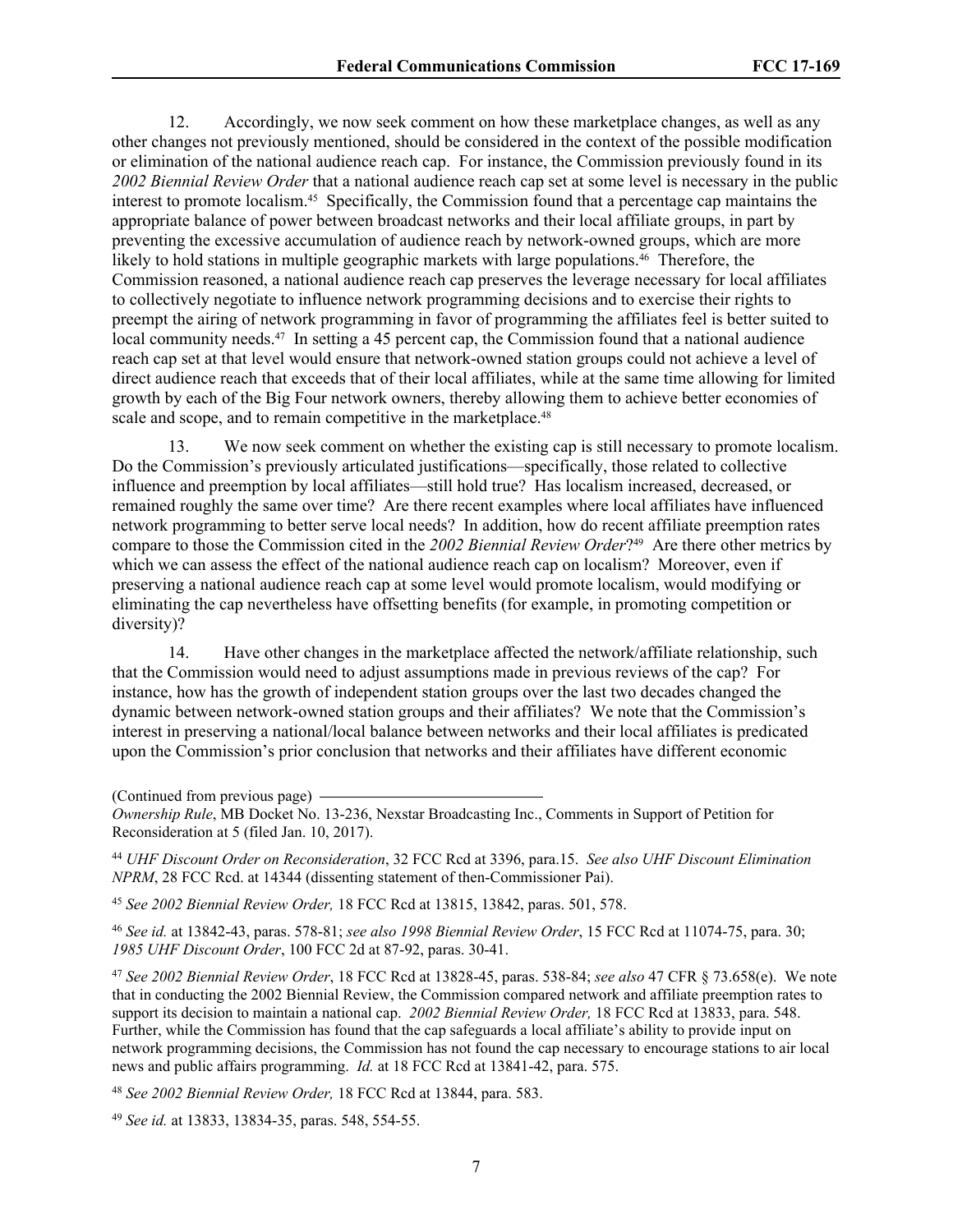incentives when it comes to serving local interests. The Commission previously has found that broadcast networks primarily seek to air programming that will appeal to large national audiences, while local affiliates are more attuned to the needs of their local communities.50 We seek comment on this prior conclusion, including whether the conclusion that local affiliates are more attuned to local needs is still valid today. To the extent it retains some validity, does it continue to apply equally to all local affiliates? For instance, does the size of the station group owner affect this conclusion?<sup>51</sup>

15. We also seek comment on whether there are other justifications for a national audience reach cap besides localism that we should consider. In the *2002 Biennial Review Order*, for example, the Commission noted in its competition discussion that, "[t]he current national ownership cap appears to encourage innovation in broadcast television by preserving a number of separately-owned station groups" and then concluded that "having a variety of owners has led to innovative programming formats and technical advances… ."<sup>52</sup> Specifically, the Commission pointed to new programming formats developed by non-network owned affiliates, such as all-news channels and local news magazines, and the potential for experimentation in the use of digital spectrum as part of the digital television transition.<sup>53</sup> We seek comment on whether these prior conclusions have proven true over time and whether they remain true today. Does the variety of owners on a national level produced by the national audience reach cap continue to promote innovation in the marketplace? Are there ways in which the national audience reach cap hinders innovation?

16. The Commission previously has found that a national television ownership restriction is not necessary to promote the goals of competition or diversity.54 The Commission first reached this conclusion in 1984 when, regarding competition, it recognized the relevance of advertising to measuring competition in national and local television markets, and concluded that, for the local spot advertising market, the local television ownership rule rather than a national ownership rule would best address any risk of competitive harm.55 Regarding diversity, the Commission concluded that, "national broadcast ownership limits, as opposed to local ownership limits, ordinarily are not pertinent to assuring a diversity of views to the constituent elements of the American public."56 The Commission nonetheless set a national audience reach cap to avoid any rapid restructuring of the industry that might be caused by its decision the previous year to raise the numerical cap from seven to twelve stations.57 Are these previous

<sup>52</sup> *2002 Biennial Review Order*, 18 FCC Rcd at 13825-26, 13842-43, paras**.** 531, 579**.**

<sup>53</sup> *Id.* at 13825-26, paras. 529-32.

<sup>55</sup> *1984 Multiple Ownership Order,* 100 FCC 2d at 41, paras. 71-73.

<sup>50</sup> *Id.* at 13833, 13842, paras. 547, 578. In this regard, we note that broadcast licensees are required to serve the needs and interests of their communities. *Id.* at 13642, para. 74.

<sup>51</sup> *See infra* para. [18](#page-8-0) (seeking comment on whether the national audience reach cap should apply equally to all types of station owners).

<sup>54</sup> *See id.* at 13818-19, 13842, paras. 508-509, 578; *1984 Multiple Ownership Order*, 100 FCC 2d at 27, 39-40, paras. 31-32, 67-71. Specifically, the Commission concluded that the national television ownership rule was not necessary to maintain competition in the national television advertising market, the national program acquisition market, or the local video delivery market. In addition, the Commission has concluded that the local community is the relevant market for promoting viewpoint diversity, and that the rule, which fosters a larger number of station owners on a national scale, is not needed to serve that goal. *2002 Biennial Review Order* at 13827, para 535; *1984 Multiple Ownership Order*, 100 FCC 2d at 27, paras. 31-32.

<sup>56</sup> *Id*. at 37, para. 60. Regarding the potential impact on individual consumers, the Commission has concluded previously: "For an individual member of the audience, the richness of ideas to which he is exposed turns on how many diverse views are available within his local broadcast market. For that individual, whether or not some of those views are also disseminated in other local broadcast markets does not affect the diversity to which he is exposed." *Id.*

<sup>57</sup> *1985 UHF Discount Order*, 100 FCC 2d at 90, 97, paras. 36-37, 52; *see also supra* para. 2.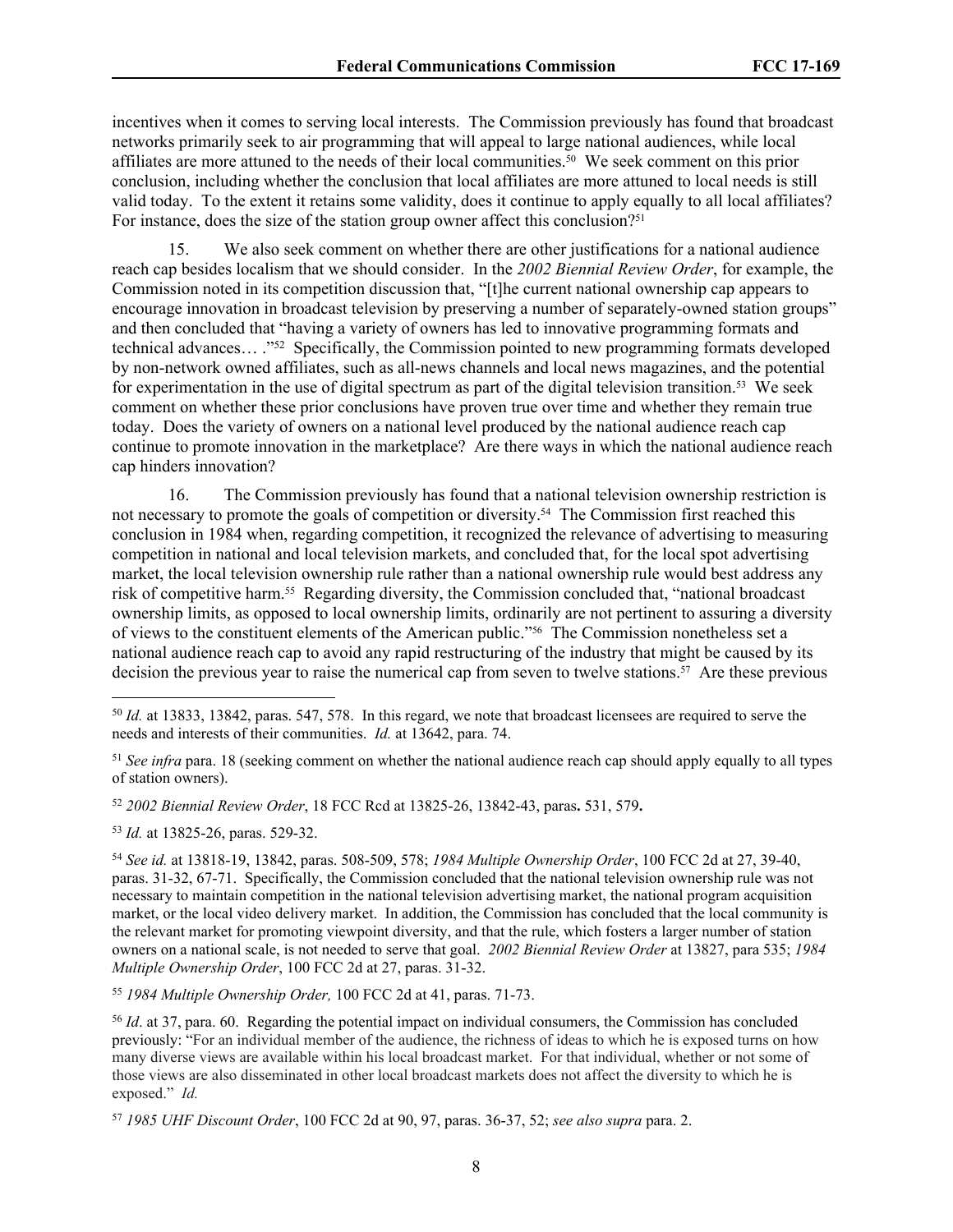conclusions still valid? Has the Commission previously identified any other goals supporting national limits in the Commission's prior orders that warrant consideration here?

17. In addition, we seek comment on whether changes in the marketplace warrant a fresh look at the rule's impact on competition or diversity at either the local or national level. How have marketplace changes affected competition in the local broadcast television market or any other relevant markets?<sup>58</sup> We note that other video distributors, including direct broadcast satellite providers and online video programmers, are not restricted by ownership limits. Does the cap, or the current level of the cap, have any negative impact on competition or diversity, and how might possible modification of the cap affect these goals? Have marketplace changes affected the relationships and business dealings between local broadcasters and other video distributors in ways that would justify retention, modification, or elimination of the national audience reach cap? We note that the Commission currently has rules in place related to the distribution of video programming and carriage negotiations between broadcast stations and MVPDs (e.g., local exclusivity and retransmission consent negotiation rules).<sup>59</sup> Does the existence of these rules in any way inform our consideration of whether to retain, modify, or eliminate the cap? For example, have the rules affected the relationships and business dealings between local broadcasters and other video distributors in ways that might affect the need for and operation of any national audience reach cap? In addition, does the cap serve any competition or diversity purpose related to the production or purchase of programming (e.g., syndicated programming)?

<span id="page-8-0"></span>18. If we conclude that a national audience reach cap remains in the public interest, at what level should the cap be set? Does a 39 percent cap still make sense, or should it instead be set at a different level? As noted above, the Commission has not articulated a justification for the cap in well over a decade, and the last time it did, it concluded that the cap should be raised from 35 to 45 percent.<sup>60</sup> Congress subsequently scaled back the Commission's 45 percent cap to the current 39 percent level in 2004.61 Commenters urging the Commission to retain the 39 percent cap or to adjust it either upward or downward should provide a reasoned basis for any proposed line-drawing.62 Moreover, we seek comment on whether the national audience reach cap should apply equally to all ownership groups (e.g., groups that are network-owned or affiliated with cable networks versus those that are not).63 Is audience reach the proper measurement to use for the cap (e.g., as opposed to some other measurement of a station group's size or influence, such as actual viewership, market share, or amount of advertising revenue)?<sup>64</sup> Should

<sup>59</sup> *See* 47 CFR §§ 76.64-65, 92, 122.

<sup>60</sup> *See 2002 Biennial Review Order*, 18 FCC Rcd at 13843, para. 581 (stating that, "it is evident that networks can exceed a nationwide audience reach of 35% without harming affiliates' abilities to preempt network programming").

<sup>61</sup> CAA, § 629.

<sup>62</sup> *See, e.g., 2002 Biennial Review Order*, 18 FCC Rcd at 13843-44, para. 582 (noting Congress's decision to take an incremental approach by increasing the limit by ten percentage points—from 25 percent to 35 percent—in the 1996 Act).

<sup>63</sup> *See supra* para. [14](#page-6-0) (seeking comment on whether local affiliates associated with larger station groups are any more or less likely to prioritize local interests). The Commission previously has found that the national television ownership restriction should apply to all station owners, including those that are not networks. *See 2002 Biennial Review Order*, 18 FCC Rcd at 13842-43, para. 579; *1985 UHF Discount Order*, 100 FCC 2d at 87, n.36; *1984 Multiple Ownership Order*, 100 FCC 2d at 50-54, paras. 97-107.

<sup>64</sup> *See, e.g., 2002 Biennial Review Order* – *Review of the Commission's Broadcast Ownership Rules and Other Rules Adopted Pursuant to Section 202 of the Telecommunications Act of 1996*, MB Docket No. 02-277, Notice of Proposed Rulemaking, 17 FCC Rcd 18503, 18551-52, para. 155 (2002) (noting that, in the cable context, "[a] home (continued….)

<sup>58</sup> *See, e.g., Application of License Subsidiaries of Media General, Inc., from Shareholders of Media General, Inc. to Nexstar Media Group, Inc.*, MB Docket No. 16-57, Memorandum Opinion and Order, 32 FCC Rcd 183, 196-97, para. 35 (MB 2017) (noting the "changing nature of the broadcast marketplace" and leaving open the "possibility, in the future, of looking at rising retransmission fees, blackouts, and other related issues in a context broader than local markets").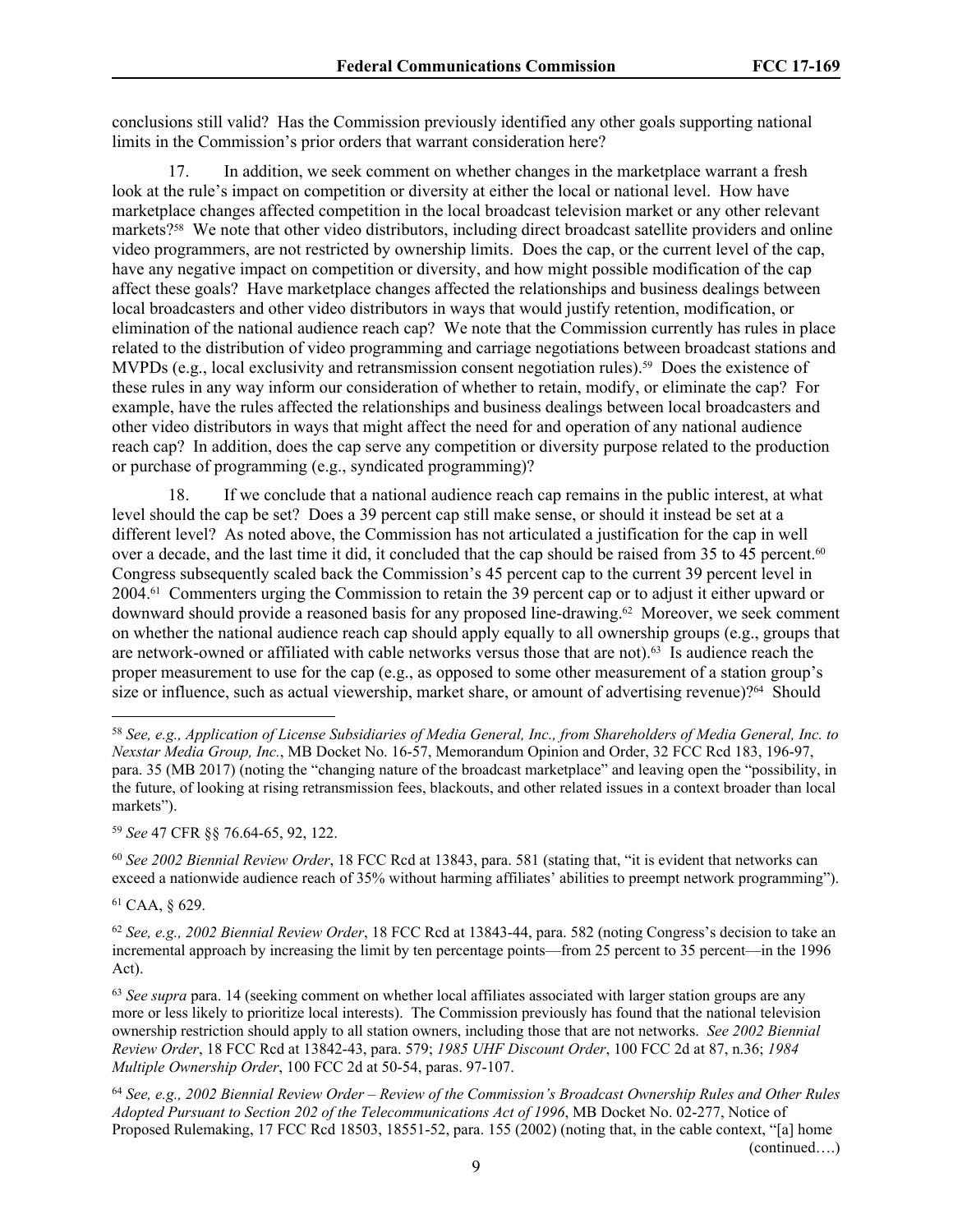we consider alternatives with some built-in flexibility, for instance, alternatives that might employ the use of a threshold screen that would trigger a more detailed analysis, such as an automatic presumption or a safe harbor, either in lieu of or in addition to a bright line cap? In addition, if we were to modify the national audience reach cap would it affect any barriers to entry (either positively or negatively), including entry by women, minority, or small business owners?

19. *Determining Compliance with a National Cap.* Assuming we retain a national audience reach cap at some level, we seek comment on how to calculate compliance, including possible modification or elimination of the UHF discount.<sup>65</sup> If we determine that we have authority to adjust the national cap and that a national cap remains necessary in the public interest, what, if any, changes should we make to the rules governing determination of licensees' compliance with that cap?

20. As an initial matter, we seek comment on whether to eliminate the UHF discount. Notably, no commenter in our prior proceeding presented evidence that the original technical justification for the discount is still valid, and the Commission in the *UHF Discount Order on Reconsideration* did not disturb its earlier conclusion that "the UHF discount no longer has a sound technical basis following the digital television transition."66 We seek further comment on this prior Commission conclusion, as well as on the importance of any non-technical justifications for the UHF discount that remain relevant. For example, the Commission noted in the *UHF Discount Order on Reconsideration* the industry's reliance on the UHF discount to develop long-term business strategies.67 Parties seeking reinstatement of the UHF discount describe how they used the UHF discount to build new networks that provide innovative, competitive programming.68 We seek comment on whether eliminating the UHF discount would, on balance, serve the public interest. Similarly, is the current UHF discount causing harm to consumers in any way or are there other drawbacks to retaining it?

21. As stated above, we also seek comment on whether the UHF discount should be modified or whether it should be supplemented or replaced with some other weighting method for determining compliance with any national limit on ownership of broadcast stations.69 Are there other station or market characteristics that would warrant discounting or weighting a station's audience reach when determining compliance with a national cap? We note, for example, that the Commission previously sought comment on and declined to adopt a VHF discount.<sup>70</sup> In doing so, the Commission acknowledged that UHF spectrum is now generally considered more desirable than VHF spectrum for digital television broadcasting, but found that the record lacked sufficient evidence to conclude that VHF operations are universally inferior to UHF operations or that the economic viability of VHF stations was in jeopardy to such a degree that a VHF discount was warranted.<sup>71</sup> We seek comment on these previous conclusions as

<sup>65</sup> The *UHF Discount Elimination Order* concluded that consideration of the national audience reach cap was beyond the scope of the *NPRM* in that proceeding. 31 FCC Rcd at 10233, para. 40. We address that deficiency today by issuing this *NPRM*.

<sup>66</sup> *UHF Discount Order on Reconsideration*, 32 FCC Rcd at 3395, para. 14.

<sup>67</sup> *Id.* at 3396, para. 15.

<sup>68</sup> Petition for Reconsideration at 1, 4; Univision Reply Comments at 2-3.

<sup>69</sup> *See, e.g., UHF Discount Elimination NPRM,* 28 FCC Rcd at 14332-33, paras. 22-34 (seeking comment on a VHF discount). *See also* Sinclair Petition for Reconsideration Reply at 5 (claiming that the Commission's failure in the *UHF Discount Elimination Order* to consider the need for a VHF discount in conjunction with elimination of the UHF discount was a material error or omission).

<sup>70</sup> *UHF Discount Elimination Order,* 31 FCC Rcd at 10237-39, paras. 54-56.

<sup>71</sup> *Id.* at 10238-39, para. 56.

<sup>(</sup>Continued from previous page)

is attributed to a multi-system cable operator only if that MSO actually serves the home, not simply because it is available to that home").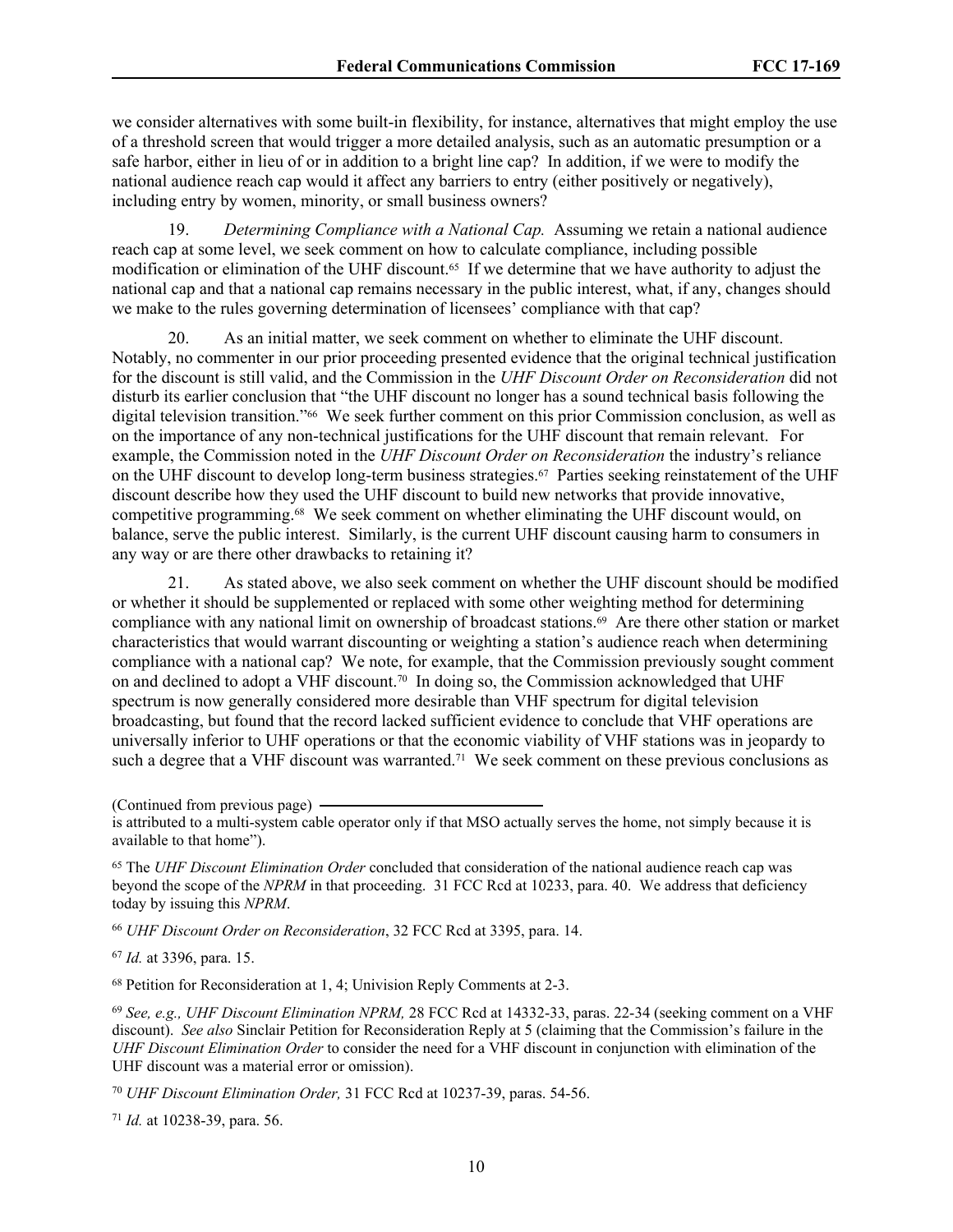well as whether there are other discounts or weights we should consider as part of a national ownership rule. How, if at all, should we account for the fact that many consumers today receive local broadcast stations via an MVPD, rather than over the air, in considering any discount or weight premised on a disparity in over-the-air coverage?

22. Furthermore, we seek comment on the impact that elimination of the UHF discount would have on the operation or effectiveness of a national audience reach cap. In the *UHF Discount Order on Reconsideration*, the Commission concluded that the elimination of the UHF discount would result in an effective tightening of the national audience reach cap.72 Therefore, if we eliminate the UHF discount, should we simultaneously raise the national cap, assuming we find that we have authority to do so? If so, how much should we raise it? Does the UHF discount serve the underlying purposes of the national audience reach cap, namely, the preservation of a balance of power between broadcast networks and local affiliates? How, if at all, would elimination of the discount alter that network/affiliate dynamic? Does the UHF discount benefit certain types of station group owners more than others (e.g., non-Big Four networks versus Big Four networks), and how would its elimination affect such owners? Finally, we seek comment on how eliminating the UHF discount would affect not only the local television market, but the broader video marketplace as a whole.

23. *Benefit-Cost Analysis.* In addition, we seek comment on how to compare the benefits and costs associated with modifying or eliminating the national cap, including the UHF discount. We ask commenters supporting modification or elimination of the current 39 percent audience reach cap or the UHF discount to explain the anticipated economic impact of any proposed action and, where possible, to quantify benefits and costs of proposed actions and alternatives. Does the current national audience reach cap create benefits or costs for any segment of consumers? Does the cap create benefits or costs for any segment of the industry that should be counted as social benefits or costs rather than transfers from one segment of the industry to another? How does the cap create these benefits and costs, and what evidence supports this explanation? How can the value of these benefits and costs be measured for parties receiving them? What factors create uncertainty about the existence or size of these benefits and costs, and how should the Commission's economic analysis take these uncertainties into account?

24. How would elimination of the national audience reach cap alter these benefits and costs? What are the comparative benefits and costs of modifying the cap upward rather than eliminating it entirely? For instance, would allowing station groups to exceed the current 39 percent cap lead to any consumer benefits, such as increased competition, choice, innovation, or investment in programming? What amount of additional scale above the current ownership limit would be required to realize such benefits? What are the comparative benefits and costs of lowering the cap? We ask commenters to support their claims about benefits and costs with relevant economic theory and evidence, including empirical analysis and data.

25. Comparison of benefits and costs allows the Commission to identify the most economically efficient policy—that is, the policy that maximizes the value of resources from the perspective of consumers. Are there public interest reasons that the Commission should seek to preserve a level of localism or seek other policy outcomes that do not maximize economic efficiency or consumer welfare?<sup>73</sup> If so, what evidence justifies the elevation of these other public interest considerations over consumer welfare? What limiting principle should the Commission employ to determine when these alternative public interest considerations are satisfied? What evidence demonstrates that the commenter's preferred policy alternative is likely to achieve the appropriate level of localism or other desired outcome, as determined by these other public interest considerations?

<sup>72</sup> *See UHF Discount Order on Reconsideration*, 32 FCC Rcd at 3390, 3395-96, paras. 1, 13-14.

<sup>&</sup>lt;sup>73</sup> By consumer welfare, we mean consumer surplus as defined by standard welfare economics. For an explanation of how consumer surplus may differ from other social goals, see Joshua D. Wright and Douglas H. Ginsburg, *The Goals of Antitrust: Welfare Trumps Choice*, 81 Fordham Law Review 2406-07 (2013).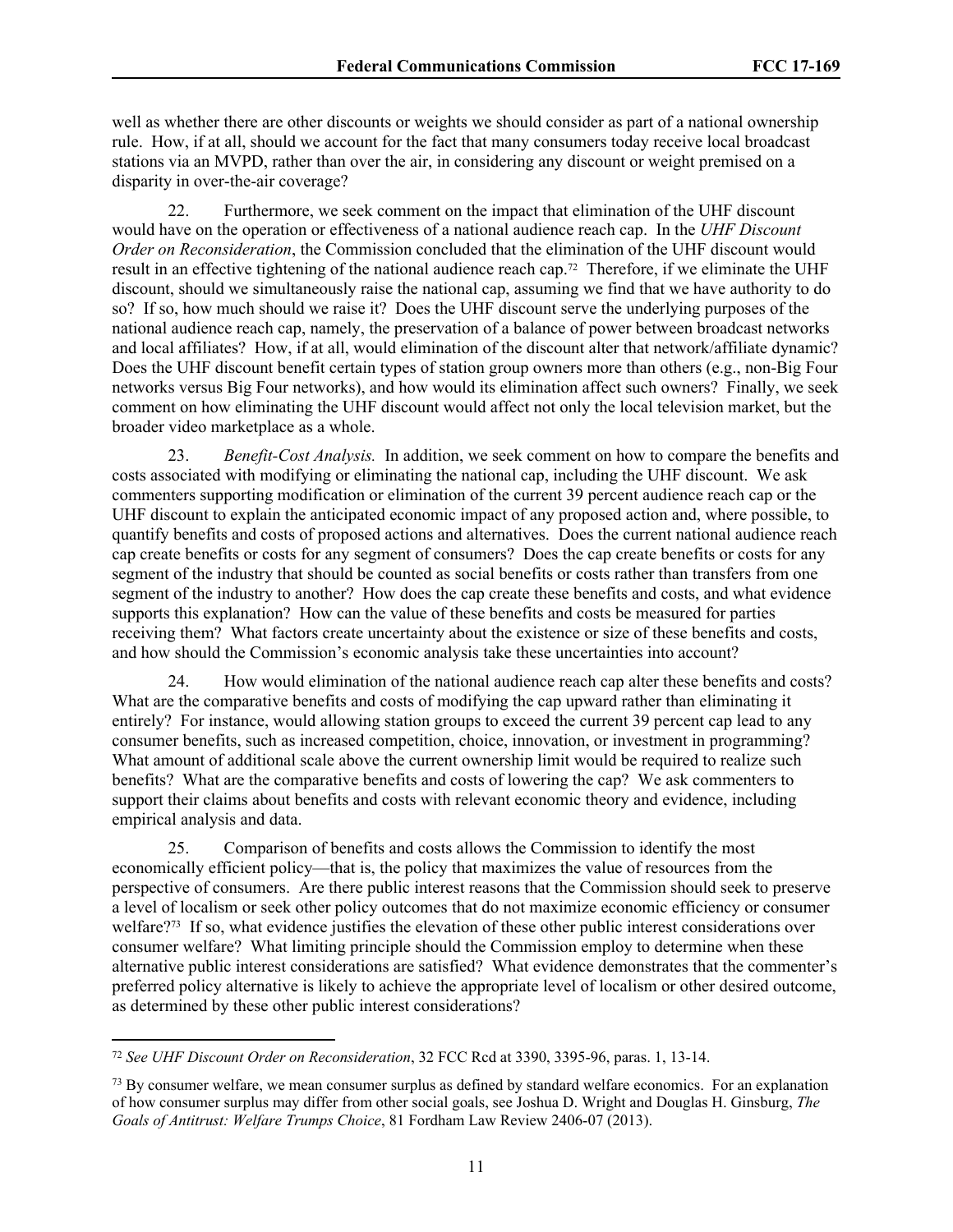26. *Relationship to Other Commission Rules.* Prior to 2004, when Congress expressly excluded review of the national audience reach cap from the Commission's quadrennial review process,<sup>74</sup> the national cap typically had been considered in conjunction with the Commission's other media ownership rules. For example, when the Commission raised the limit on the number of stations a broadcaster could own to twelve, it also adopted a limit on the total national audience reach of station groups as well.75 Therefore, to ensure a comprehensive review, we also seek comment on the interplay between the national audience reach rule and other Commission ownership rules affecting television broadcasters. First, we seek comment on how, if at all, the Commission's Local Television Ownership Rule, which limits consolidation within local markets, should be taken into account in analyzing whether to modify or eliminate the national audience reach cap, which limits consolidation on a national level.<sup>76</sup> Second, we invite comment on how, if at all, we should consider the decisions of television broadcasters going forward to adopt the "Next Generation" broadcast television transmission standard (or ATSC 3.0) on a voluntary basis.77 Finally, we seek comment on whether we should consider the potential impact on any other Commission rule or action in analyzing whether to modify or eliminate the national cap or UHF discount.

## **C. Grandfathering**

27. To the extent that any rule we adopt as a result of this proceeding causes a station owner to no longer be in compliance with the national audience reach cap or to violate any new limit,78 we seek comment on whether we should grandfather such ownership combinations as we have in the past. Further, we seek comment as to whether there should be any restrictions on the further transferability of any grandfathered stations. We note that, in the *UHF Discount Elimination Order*, the Commission grandfathered station combinations that would exceed the 39 percent cap as a result of elimination of the UHF discount, but would have required any grandfathered ownership combination subsequently sold or transferred to comply with the national ownership cap in existence at the time of transfer.79 Then-Commissioner Pai dissented from that Order, arguing that grandfathered station groups should be allowed to be transferred without divestitures and that grandfathering should not have been triggered by the

<sup>77</sup> *See Authorizing Permissive Use of the "Next Generation" Broadcast Television Standard*, GN Docket No. 16- 142, Report and Order and Further Notice of Proposed Rulemaking, FCC 17-158 (rel. Nov. 20, 2017).

<sup>78</sup> For example, if we eliminate the UHF discount, this could cause some station groups to exceed the national cap should it remain at 39 percent, or even in some instances, if it were raised.

<sup>79</sup> *UHF Discount Elimination Order*, 31 FCC Rcd at 10234, para. 47. The Commission had noted in the *UHF Discount NPRM* that this limitation on the intact transfer of grandfathered station groups was generally consistent with prior Commission practice. *UHF Discount NPRM*, 28 FCC Rcd at 14332, n.59. The Commission also tied the grandfathering of existing or pending station combinations to the release date of the underlying *NPRM* (September 26, 2013) rather than the actual adoption of a new rule. *UHF Discount Elimination Order,* 31 FCC Rcd at 10234, para. 47. The Commission noted that no broadcast transactions since the release of the *NPRM* had resulted in an entity exceeding the national cap, and that all station groups exceeding the cap upon elimination of the discount had been grandfathered. *Id*. at 10234-35, para. 48. The Commission also based its choice of trigger date on "the long history of notice that the discount would be eliminated after the DTV transition and the potential for significant distortion of the national audience reach cap . . . ." *Id.*

<sup>74</sup> CAA § 629 (3); *see also supra* para. 4.

<sup>75</sup> *1985 UHF Discount Order,* 100 FCC 2d at 88, 90, 97, paras. 30, 36-38, 50, 52; *see also supra* para. 2.

<sup>76</sup> *See 2014 Quadrennial Regulatory Review – Review of the Commission's Broadcast Ownership Rules and Other Rules Adopted Pursuant to Section 202 of the Telecommunications Act of 1996, Rules and Policies to Promote New Entry and Ownership Diversity in the Broadcasting Services,* MB Docket Nos. 14-50, 17-289, Order on Reconsideration and Notice of Proposed Rulemaking, FCC 17-156 at 2-3, 30, 35, paras. 1-3,66, 78 (rel. Nov. 20, 2017).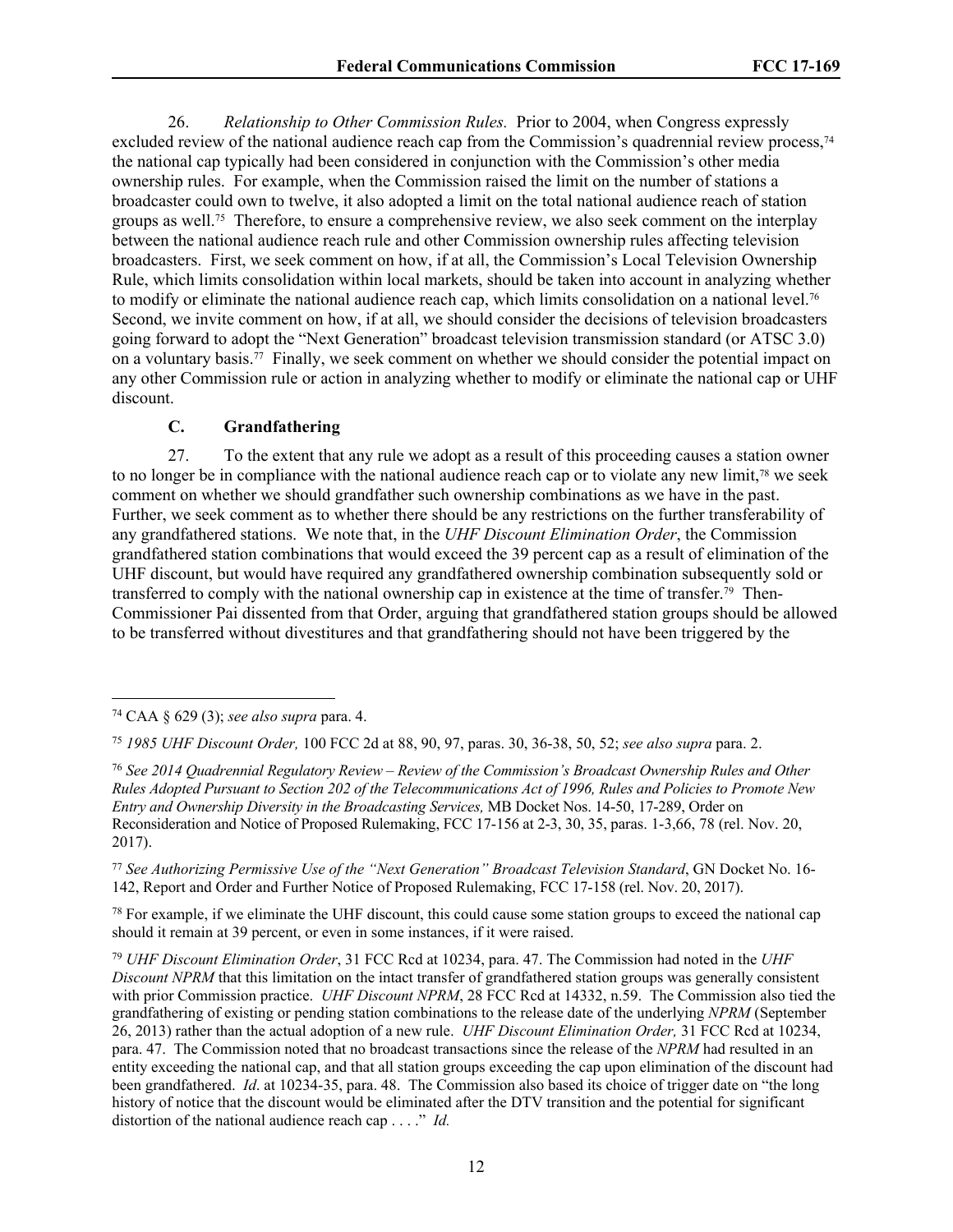release of the *NPRM* but rather when elimination of the UHF discount became effective.<sup>80</sup> Subsequently, the *UHF Discount Order on Reconsideration* reinstated the UHF discount and dismissed as moot requests to reconsider and modify grandfathering provisions.<sup>81</sup>

28. Given this history, and recognizing broadcaster interest in maintaining the economies of scale and scope achieved through station combinations, in the event that the Commission modifies the cap and/or the UHF discount, we seek comment on whether the Commission should allow full, intact transferability without divestitures of grandfathered station groups. If we adopt a rule change as a result of this proceeding that necessitates the grandfathering of existing, noncompliant station groups, we seek comment on the appropriate date for triggering such grandfathering. We also seek comment on any other alternatives to grandfathering and transferability of non-compliant station groups. Finally, we seek comment on any new grandfathering issues arising from the questions posed in this *NPRM* or presented in initial comments filed in response.

### **IV. PROCEDURAL MATTERS**

#### **A.** *Ex Parte* **Presentations**

29. The proceeding this *NPRM* initiates shall be treated as a "permit-but-disclose" proceeding in accordance with the Commission's *ex parte* rules.<sup>82</sup> Persons making *ex parte* presentations must file a copy of any written presentation or a memorandum summarizing any oral presentation within two business days after the presentation (unless a different deadline applicable to the Sunshine period applies). Persons making oral *ex parte* presentations are reminded that memoranda summarizing the presentation must (1) list all persons attending or otherwise participating in the meeting at which the *ex parte* presentation was made, and (2) summarize all data presented and arguments made during the presentation. If the presentation consisted in whole or in part of the presentation of data or arguments already reflected in the presenter's written comments, memoranda or other filings in the proceeding, the presenter may provide citations to such data or arguments in his or her prior comments, memoranda, or other filings (specifying the relevant page and/or paragraph numbers where such data or arguments can be found) in lieu of summarizing them in the memorandum. Documents shown or given to Commission staff during *ex parte* meetings are deemed to be written *ex parte* presentations and must be filed consistent with rule 1.1206(b), 47 CFR  $\S$  1.1206(b). In proceedings governed by rule 1.49(f), 47 CFR  $\S$ 1.49(f) or for which the Commission has made available a method of electronic filing, written *ex parte*  presentations and memoranda summarizing oral *ex parte* presentations, and all attachments thereto, must be filed through the electronic comment filing system available for that proceeding, and must be filed in their native format (*e.g.*, .doc, .xml, .ppt, searchable .pdf). Participants in this proceeding should familiarize themselves with the Commission's *ex parte* rules.

#### **B. Initial Regulatory Flexibility Analysis**

30. The Regulatory Flexibility Act of 1980, as amended (RFA), requires that a regulatory flexibility analysis be prepared for notice and comment rulemaking proceedings, unless the agency certifies that "the rule will not, if promulgated, have a significant economic impact on a substantial number of small entities."<sup>83</sup> The RFA generally defines the term "small entity" as having the same meaning as the terms "small business," "small organization," and "small governmental jurisdiction." In addition, the term "small business" has the same meaning as the term "small business concern" under the

83 5 U.S.C. § 603.

<sup>80</sup> *UHF Discount Elimination Order,* 31 FCC Rcd at 10250 (dissenting statement of then-Commissioner Pai).

<sup>81</sup> *UHF Discount Order or Reconsideration*, 32 FCC Rcd at 3391, para. 1. ION, Trinity and Univision sought permanent grandfathering of their existing station groups. Petition for Reconsideration at 5-9, Univision Reply Comments at 7-9.

<sup>82</sup> 47 CFR §§ 1.1200 *et seq.*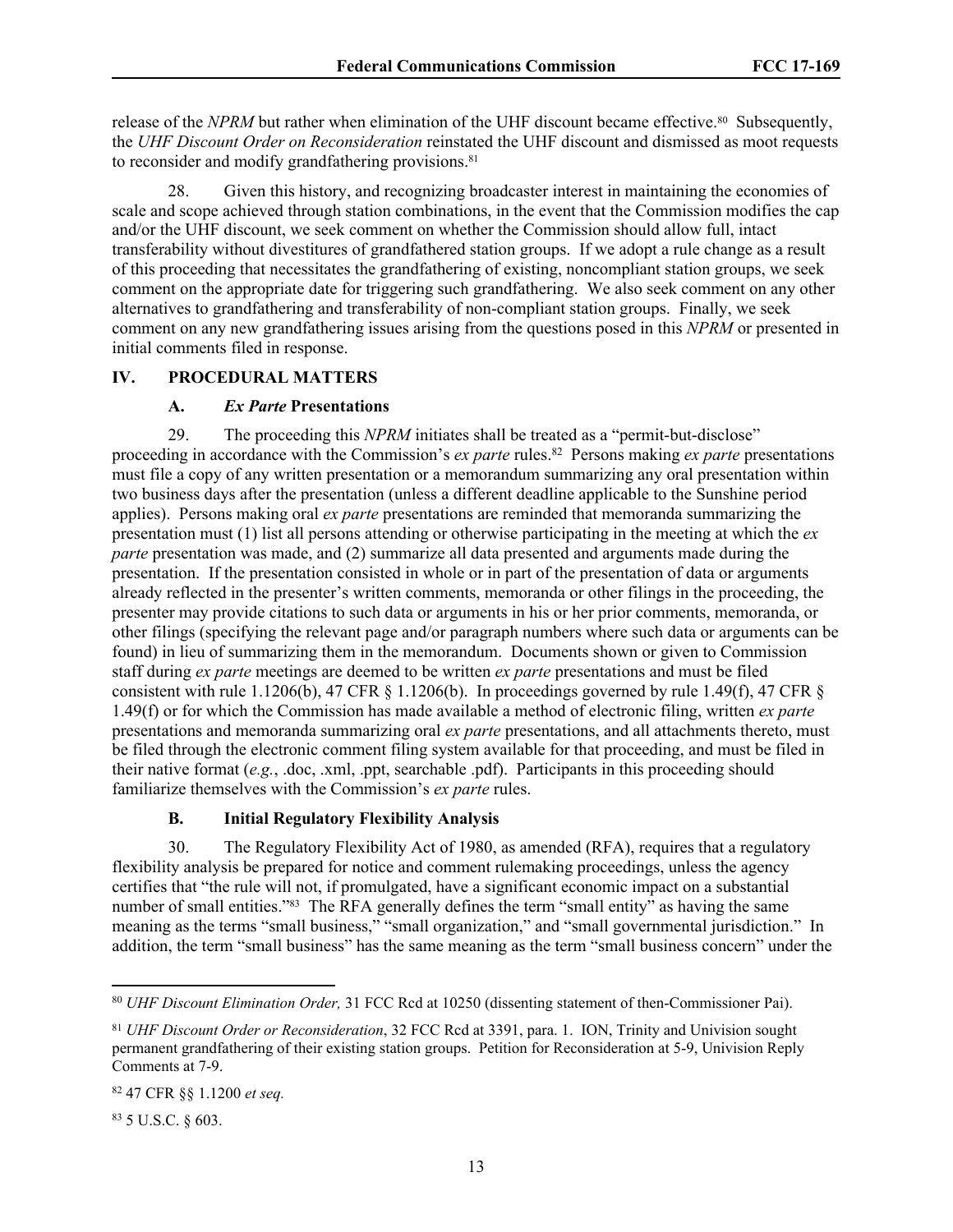Small Business Act.<sup>84</sup> A "small business concern" is one which: (1) is independently owned and operated; (2) is not dominant in its field of operation; and (3) satisfies any additional criteria established by the Small Business Administration (SBA).<sup>85</sup>

31. With respect to this *NPRM*, an Initial Regulatory Flexibility Analysis (IRFA) under the RFA is contained in Appendix A. Written public comments are requested on the IFRA, and must be filed in accordance with the same filing deadlines as comments on this NRPM, with a distinct heading designating them as responses to the IRFA. In addition, a copy of this NPRM and the IRFA will be sent to the Chief Counsel for Advocacy of the SBA, and will be published in the Federal Register.

# **C. Paperwork Reduction Act Analysis**

32. This document seeks comment on whether the Commission should adopt new or modified information collection requirements. The Commission, as part of its continuing effort to reduce paperwork burdens and pursuant to the Paperwork Reduction Act of 1995, Public Law 104-13, invites the general public and the Office of Management and Budget (OMB) to comment on these information collection requirements. In addition, pursuant to the Small Business Paperwork Relief Act of 2002, Public Law 107-198, *see* 44 U.S.C. 3506(c)(4), we seek specific comment on how we might further reduce the information collection burden for small business concerns with fewer than 25 employees.

# **D. Comment Filing Procedures**

33. Pursuant to sections 1.415 and 1.419 of the Commission's rules, 47 CFR §§ 1.415, 1.419, interested parties may file comments and reply comments on or before the dates indicated on the first page of this document. Comments may be filed using the Commission's Electronic Comment Filing System (ECFS). *See Electronic Filing of Documents in Rulemaking Proceedings*, 63 FR 24121 (1998).

- Electronic Filers: Comments may be filed electronically using the Internet by accessing the ECFS: [http://apps.fcc.gov/ecfs/.](http://apps.fcc.gov/ecfs/)
- Paper Filers: Parties who choose to file by paper must file an original and one copy of each filing. If more than one docket or rulemaking number appears in the caption of this proceeding, filers must submit two additional copies for each additional docket or rulemaking number.

Filings can be sent by hand or messenger delivery, by commercial overnight courier, or by firstclass or overnight U.S. Postal Service mail. All filings must be addressed to the Commission's Secretary, Office of the Secretary, Federal Communications Commission.

- All hand-delivered or messenger-delivered paper filings for the Commission's Secretary must be delivered to FCC Headquarters at 445 12<sup>th</sup> St., SW, Room TW-A325, Washington, DC 20554. The filing hours are 8:00 a.m. to 7:00 p.m. All hand deliveries must be held together with rubber bands or fasteners. Any envelopes and boxes must be disposed of before entering the building.
- Commercial overnight mail (other than U.S. Postal Service Express Mail and Priority Mail) must be sent to 9050 Junction Drive, Annapolis Junction, MD 20701.

<sup>&</sup>lt;sup>84</sup> *Id.* § 601(3) (incorporating by reference the definition of "small business concern" in 15 U.S.C. § 632). Pursuant to the RFA, the statutory definition of a small business applies "unless an agency, after consultation with the Office of Advocacy of the Small Business Administration and after opportunity for public comment, establishes one or more definitions of such term which are appropriate to the activities of the agency and publishes such definition(s) in the Federal Register." 5 U.S.C. § 601(3).

<sup>85</sup> 15 U.S.C. § 632.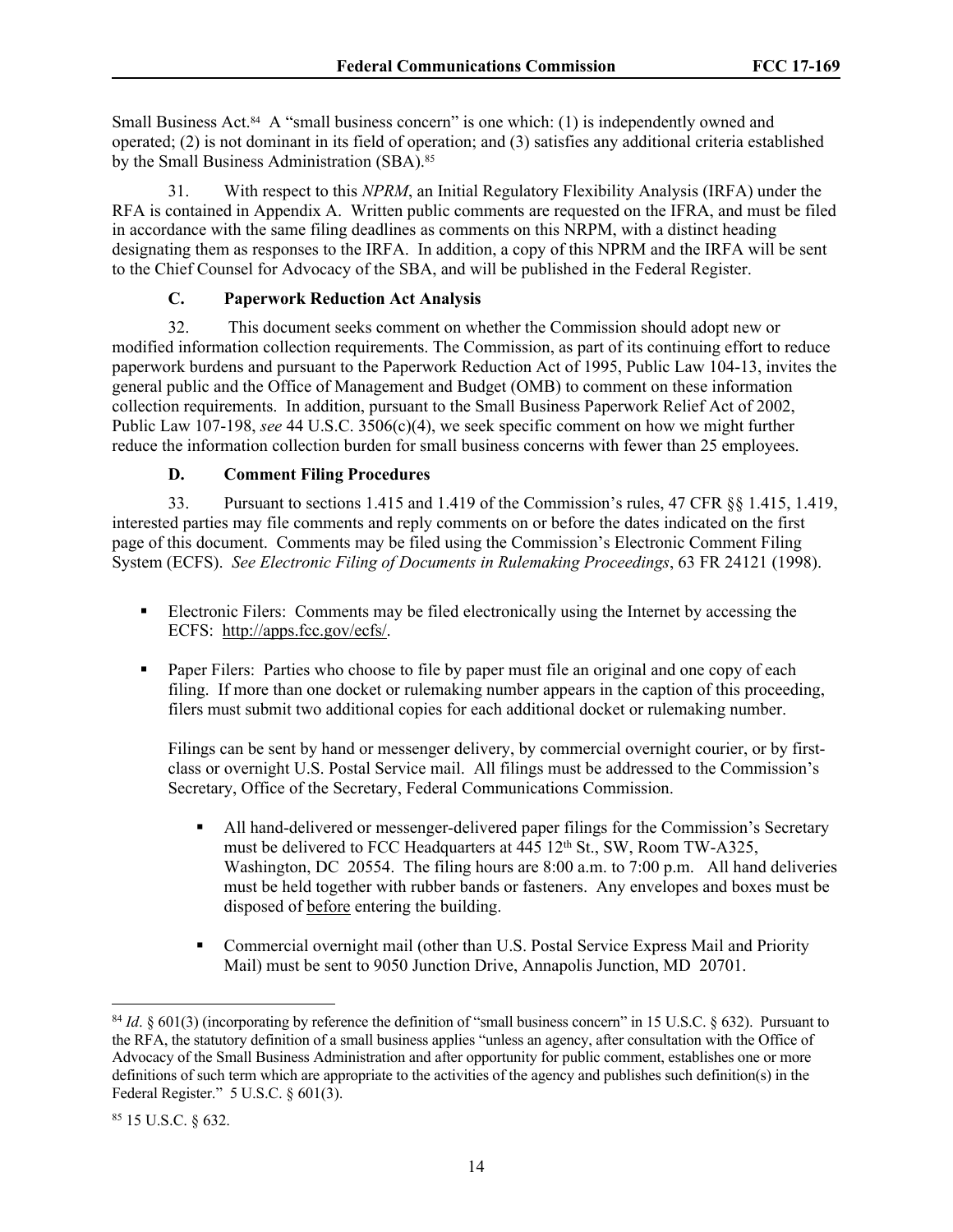U.S. Postal Service first-class, Express, and Priority mail must be addressed to  $445 \times 12^{th}$ Street, SW, Washington, DC 20554.

People with Disabilities: To request materials in accessible formats for people with disabilities (braille, large print, electronic files, audio format), send an e-mail to [fcc504@fcc.gov](mailto:fcc504@fcc.gov) or call the Consumer  $\&$ Governmental Affairs Bureau at 202-418-0530 (voice), 202-418-0432 (tty).

34. *Additional Information*: For additional information on this proceeding, please contact Brendan Holland of the Media Bureau, Industry Analysis Division, [Brendan.Holland@fcc.gov,](mailto:Brendan.Holland@fcc.gov) (202) 418-2757.

# **V. ORDERING CLAUSES**

35. Accordingly, **IT IS ORDERED** that, pursuant to the authority contained in Sections 1, 2(a), 4(i), 303(r), 307, 309, and 310 of the Communications Act of 1934, as amended, 47 U.S.C. §§ 151, 152(a), 154(i), 303(r), 307, 309, and 310, the Notice of Proposed Rulemaking **IS ADOPTED**.

36. **IT IS FURTHER ORDERED** that the Commission's Consumer and Governmental Affairs Bureau, Reference Information Center, **SHALL SEND** a copy of this Notice, including the Initial Regulatory Flexibility Analysis, to the Chief Counsel for Advocacy of the Small Business Administration.

FEDERAL COMMUNICATIONS COMMISSION

Marlene H. Dortch Secretary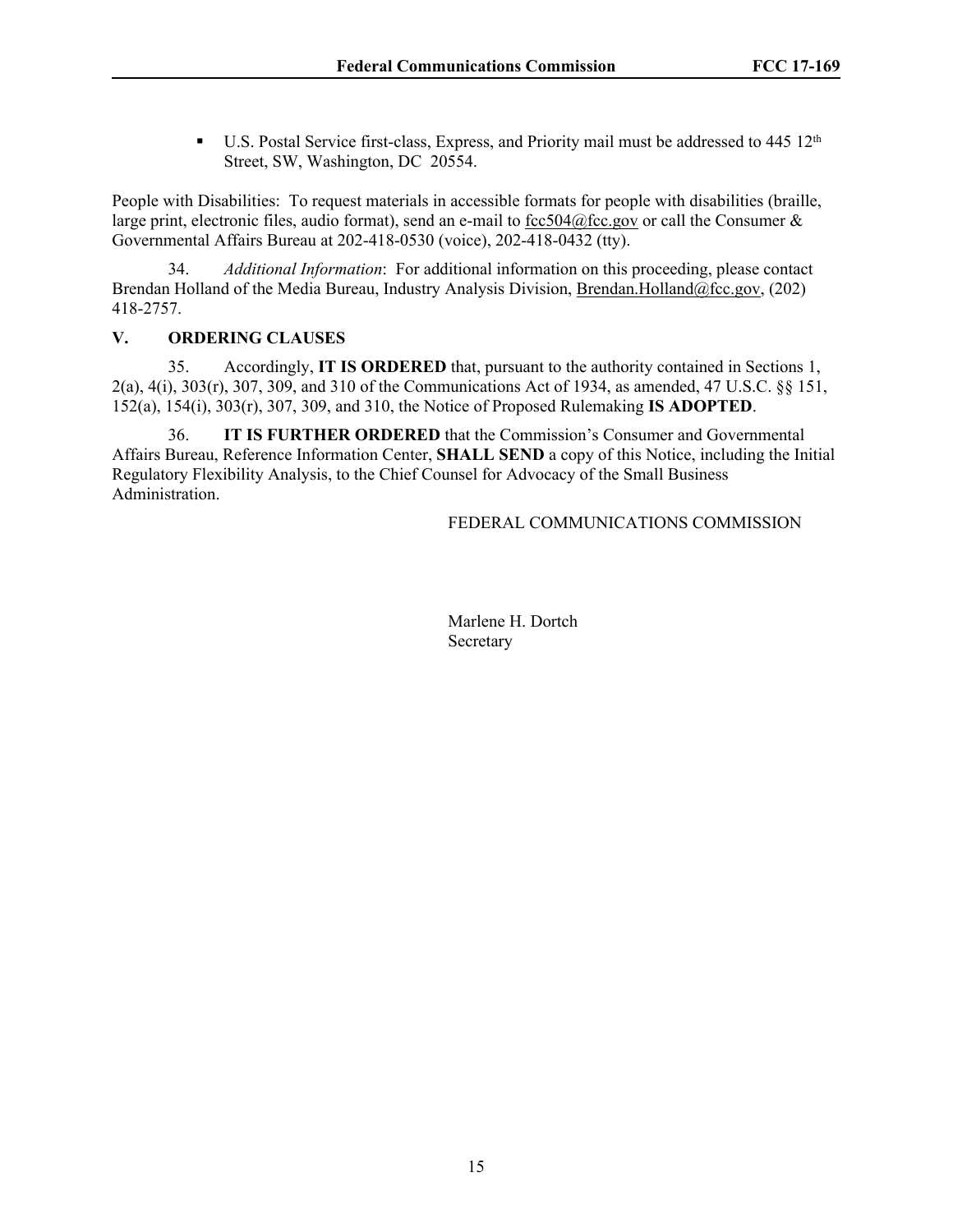## **APPENDIX A**

## **Initial Regulatory Flexibility Act Analysis**

1. As required by the Regulatory Flexibility Act of 1980, as amended (RFA)<sup>1</sup> the Commission has prepared this Initial Regulatory Flexibility Act Analysis (IRFA) of the possible significant economic impact on small entities of the policies and rules proposed in this *Notice of Proposed Rulemaking* (*NPRM*). The Commission requests written public comments on this IRFA. Comments must be identified as responses to the IRFA and must be filed by the deadlines for comments specified in the *NPRM*. The Commission will send a copy of the *NPRM*, including this IRFA, to the Chief Counsel for Advocacy of the Small Business Administration (SBA).<sup>2</sup> In addition, the *NPRM* and IRFA (or summaries thereof) will be published in the Federal Register.<sup>3</sup>

# **A. Need for, and Objectives of, the Proposed Rules**

2. This *NPRM* seeks comment on the Commission's national television audience reach cap, including the discount afforded to UHF stations. Earlier this year, the Commission reinstated the socalled UHF discount, which provides a 50 percent discount to UHF stations for purposes of calculating compliance with the 39 percent audience reach cap. In reinstating the discount, the Commission found that the earlier decision to eliminate the discount had effectively tightened the cap without considering whether the overall cap remained in the public interest, particularly in light of changes to the video marketplace.<sup>4</sup> The Commission found this action to be arbitrary and capricious and unwise from a public policy perspective. 5 This *NPRM* seeks to rectify the Commission's prior error and undertake a broader assessment of the national audience cap, including the UHF discount. This *NPRM* asks whether the Commission should modify or eliminate the current 39 percent national audience reach cap, and whether to grandfather any newly non-compliant combinations and if so, how.

# **B. Legal Basis**

3. The legal basis for any action that may be taken pursuant to this *NPRM* is contained in sections 1,  $2(a)$ ,  $4(i)$ ,  $303(r)$ ,  $307$ ,  $309$ , and  $310$  of the Communications Act of 1934, as amended, 47 U.S.C. §§ 151, 152(a), 303(r), 307, 309, and 310.

3 *Id*.

<sup>&</sup>lt;sup>1</sup> 5 U.S.C. § 603. The RFA, 5 U.S.C. §§ 601-612, has been amended by the Small Business Regulatory Enforcement Fairness Act of 1996 (SBREFA), Pub. L. No. 104-121, Title II, 110 Stat. 857 (1996). The SBREFA was enacted as Title II of the Contract with America Advancement Act of 1996 (CWAAA).

 $2$  5 U.S.C. § 603(a).

<sup>4</sup> *Amendment of Section 73.3555(e) of the Commission's Rules, National Television Multiple Ownership Rule*, MB Docket No. 13-236, Order on Reconsideration, 32 FCC Rcd 3390-91, 3395, paras. 1, 13 (2017) (*UHF Discount Order on Reconsideration*).

<sup>5</sup> *Id.* at 3390-91, para. 1.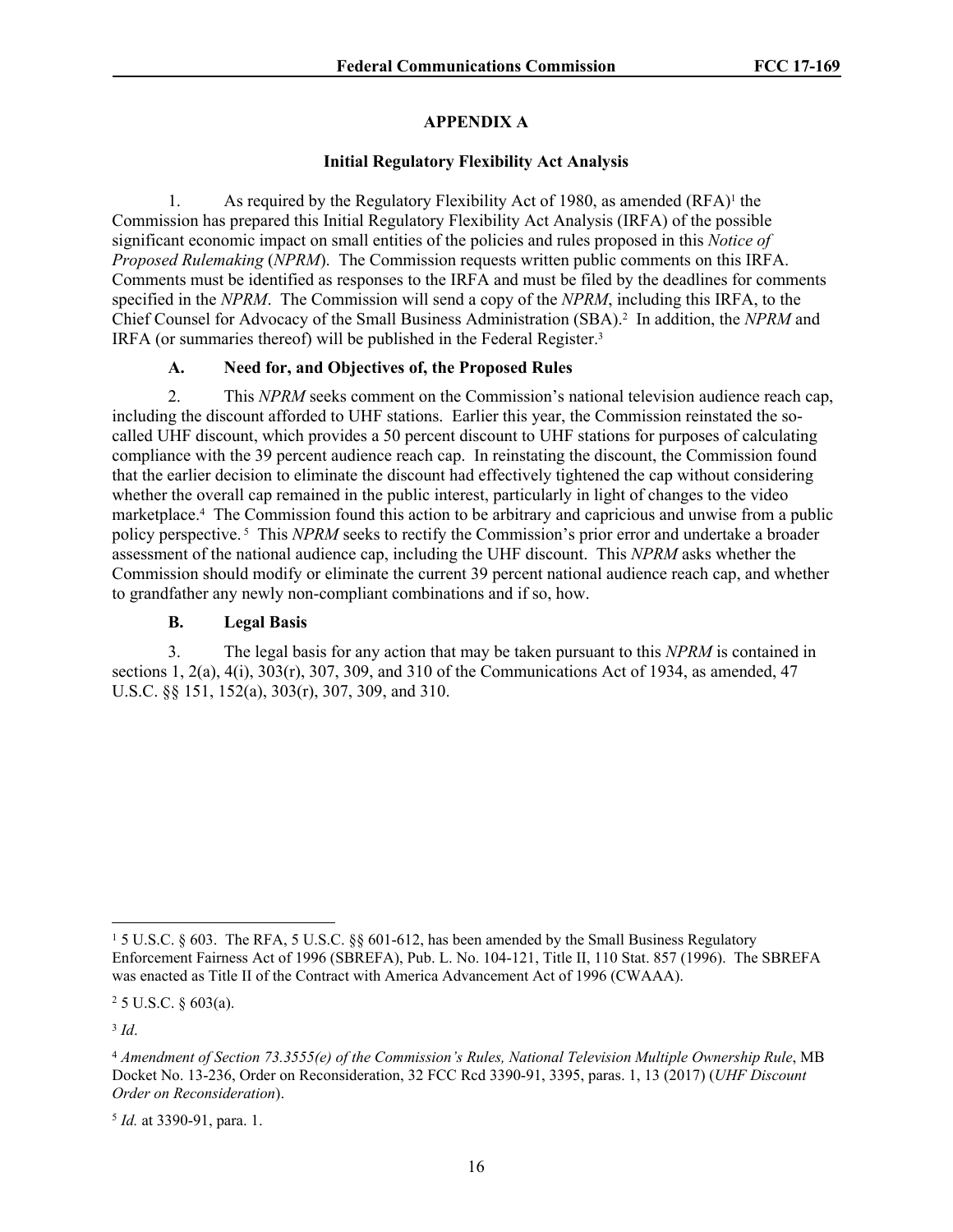# **C. Description and Estimate of the Number of Small Entities to Which the Proposed Rules Will Apply**

4. The RFA directs agencies to provide a description of, and where feasible, an estimate of the number of small entities that may be affected by the proposed rule revisions, if adopted.<sup>6</sup> The RFA generally defines the term "small entity" as having the same meaning as the terms "small business," "small organization," and "small governmental jurisdiction."<sup>7</sup> In addition, the term "small business" has the same meaning as the term "small business concern" under the Small Business Act (SBA).<sup>8</sup> A small business concern is one which: (1) is independently owned and operated; (2) is not dominant in its field of operation; and (3) satisfies any additional criteria established by the SBA.<sup>9</sup> Below, we provide a description of such small entities, as well as an estimate of the number of such small entities, where feasible.

5. *Television Broadcasting*. This Economic Census category "comprises establishments primarily engaged in broadcasting images together with sound."10 These establishments operate television broadcast studios and facilities for the programming and transmission of programs to the public.11 These establishments also produce or transmit visual programming to affiliated broadcast television stations, which in turn broadcast the programs to the public on a predetermined schedule. Programming may originate in their own studio, from an affiliated network, or from external sources. The SBA has created the following small business size standard for such businesses: those having \$38.5 million or less in annual receipts.<sup>12</sup> The 2012 Economic Census reports that 751 firms in this category operated in that year. Of that number, 656 had annual receipts of \$25,000,000 or less, 25 had annual receipts between \$25,000,000 and \$49,999,999 and 70 had annual receipts of \$50,000,000 or more.<sup>13</sup>

 $85$  U.S.C. § 601(3) (incorporating by reference the definition of "small-business concern" in 15 U.S.C. § 632(a)(1)). Pursuant to 5 U.S.C. § 601(3), the statutory definition of a small business applies "unless an agency, after consultation with the Office of Advocacy of the Small Business Administration and after opportunity for public comment, establishes one or more definitions of such term which are appropriate to the activities of the agency and publishes such definition(s) in the Federal Register." *Id.*

 $9$  15 U.S.C. § 632(a)(1)-(2)(A).

10 U.S. Census Bureau, 2012 NAICS Definitions, "515120 Television Broadcasting," [http://www.census.gov./cgi](http://www.census.gov./cgi-bin/sssd/naics/naicsrch)[bin/sssd/naics/naicsrch.](http://www.census.gov./cgi-bin/sssd/naics/naicsrch)

<sup>11</sup> U.S. Census Bureau, 2012 NAICS Definitions, "515120 Television Broadcasting," [http://www.census.gov./cgi](http://www.census.gov./cgi-bin/sssd/naics/naicsrch)[bin/sssd/naics/naicsrch](http://www.census.gov./cgi-bin/sssd/naics/naicsrch)

<sup>12</sup> 13 C.F.R. § 121.201; 2012 NAICS code 515120.

<sup>13</sup> U.S. Census Bureau, Table No. EC1251SSSZ4, *Information: Subject Series - Establishment and Firm Size: Receipts Size of Firms for the United States: 2012* (515120 Television Broadcasting). [https://factfinder.census.gov/faces/tableservices/jsf/pages/productview.xhtml?pid=ECN\\_2012\\_US\\_51SSSZ4&prod](https://factfinder.census.gov/faces/tableservices/jsf/pages/productview.xhtml?pid=ECN_2012_US_51SSSZ4&prodType=table) [Type=table.](https://factfinder.census.gov/faces/tableservices/jsf/pages/productview.xhtml?pid=ECN_2012_US_51SSSZ4&prodType=table)

 $6$  5 U.S.C. § 603(b)(3).

<sup>7</sup> 5 U.S.C. § 601(6); *see infra* note 8 (explaining the definition of "small business" under 5 U.S.C. § 601(3)); *see* 5 U.S.C. § 601(4) (defining "small organization" as "any not-for-profit enterprise which is independently owned and operated and is not dominant in its field, unless an agency establishes, after opportunity for public comment, one or more definitions of such term which are appropriate to the activities of the agency and publishes such definition(s) in the Federal Register"); 5 U.S.C. § 601(5) (defining "small governmental jurisdiction" as "governments of cities, counties, towns, townships, villages, school districts, or special districts, with a population of less than fifty thousand, unless an agency establishes, after opportunity for public comment, one or more definitions of such term which are appropriate to the activities of the agency and which are based on such factors as location in rural or sparsely populated areas or limited revenues due to the population of such jurisdiction, and publishes such definition(s) in the Federal Register").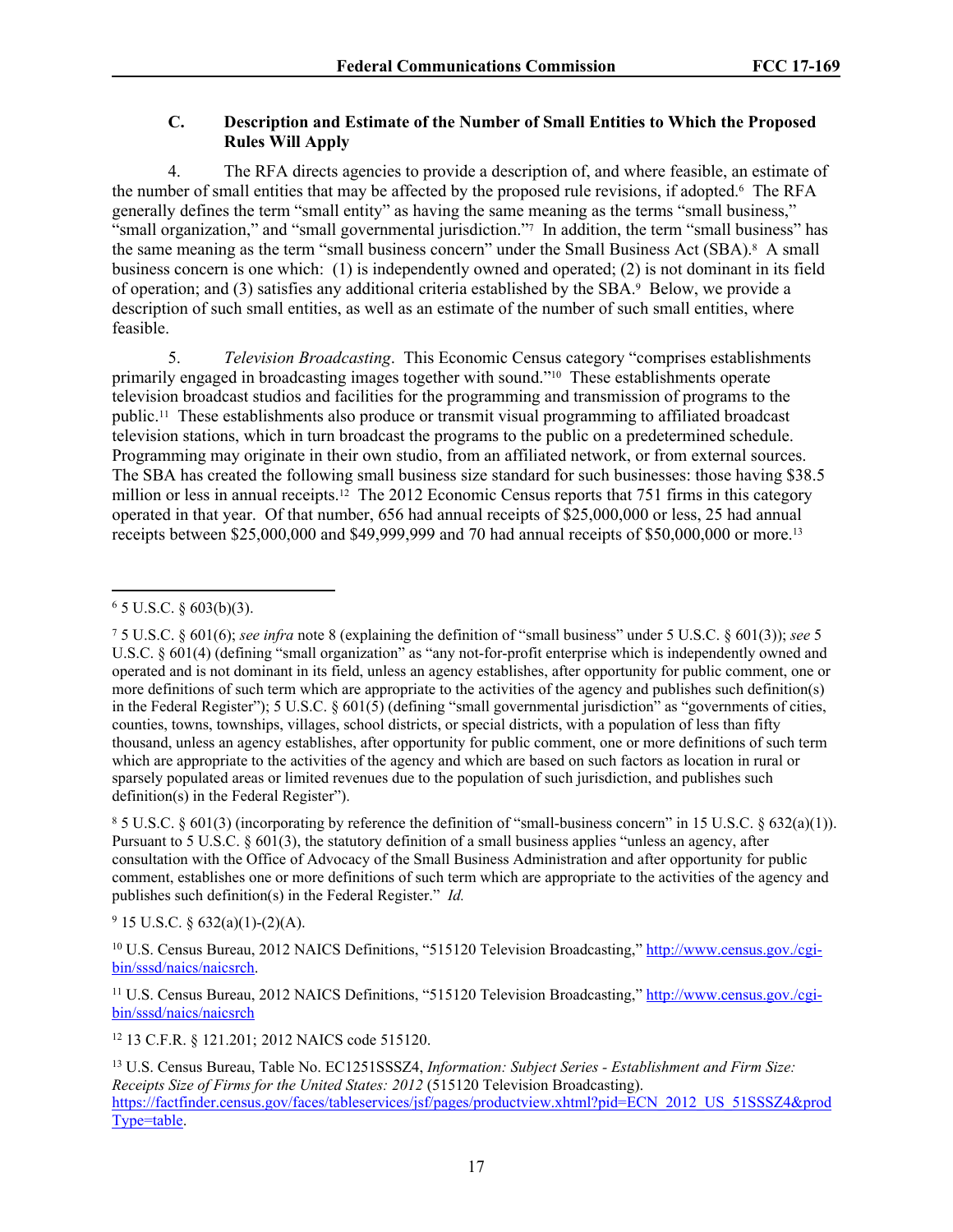Based on this data, we estimate that the majority of commercial television broadcasters are small entities under the applicable size.

6. Additionally, the Commission has estimated the number of licensed commercial television stations to be 1,378.14 Of this total, 1,263 stations (or about 91 percent) had revenues of \$38.5 million or less, according to Commission staff review of the BIA Kelsey Inc. Media Access Pro Television Database (BIA) on May 9, 2017, and therefore these licensees qualify as small entities under the SBA definition.

7. We note, however, that in assessing whether a business concern qualifies as small under the above definition, business (control) affiliations<sup>15</sup> must be included. Our estimate, therefore, likely overstates the number of small entities that might be affected by our action because the revenue figure on which it is based does not include or aggregate revenues from affiliated companies. In addition, an element of the definition of "small business" is that the entity not be dominant in its field of operation. We are unable at this time to define or quantify the criteria that would establish whether a specific television station is dominant in its field of operation. Accordingly, the estimate of small businesses to which rules may apply does not exclude any television station from the definition of a small business on this basis and is therefore possibly over-inclusive.

# **D. Description of Projected Reporting, Recordkeeping, and Other Compliance Requirements**

8. If the Commission determines that it should modify or eliminate the current 39 percent national audience reach cap or permanently eliminate or modify the UHF discount, this action could require modification of certain FCC forms and their instructions, possibly including: (1) FCC Form 301, Application for Construction Permit for Commercial Broadcast Station; (2) FCC Form 314, Application for Consent to Assignment of Broadcast Station Construction Permit or License; and (3) FCC Form 315, Application for Consent to Transfer Control of Corporation Holding Broadcast Station Construction Permit or License. The Commission may also have to modify other forms that include in their instructions the media ownership rules or citations to media ownership proceedings, including Form 303- S, Application for Renewal License for AM, FM, TV, Translator, or LPTV Station and Form 323, Ownership Report for Commercial Broadcast Station. The impact of these changes will be the same on all entities, and we do not anticipate that compliance will require the expenditure of any additional resources or place additional burdens on small businesses.

# **E. Steps Taken to Minimize Significant Impact on Small Entities and Significant Alternatives Considered**

9. The RFA requires an agency to describe any significant alternatives that it has considered in reaching its proposed approach, which may include the following four alternatives (among others): (1) the establishment of differing compliance or reporting requirements or timetables that take into account the resources available to small entities; (2) the clarification, consolidation, or simplification of compliance or reporting requirements under the rule for small entities; (3) the use of performance, rather

<sup>&</sup>lt;sup>14</sup> Broadcast Station Totals as of September 30, 2017, Press Release (MB Oct. 2, 2017) (September 30, 2017) Broadcast Station Totals), [https://apps.fcc.gov/edocs\\_public/attachmatch/DOC-345720A1.pdf.](https://apps.fcc.gov/edocs_public/attachmatch/DOC-345720A1.pdf) In addition, the Commission has estimated the number of licensed noncommercial educational (NCE) television stations to be 395. *Id.* The Commission does not compile and does not have access to information on the revenue of NCE stations that would permit it to determine how many such stations would qualify as small entities. The national audience reach cap, however, applies only to grants, transfers, and assignments of licenses for commercial television broadcast stations and therefore does not apply to the ownership of NCE stations. *See* 47 CFR § 73.3555(e)(1).

<sup>&</sup>lt;sup>15</sup> "[Business concerns] are affiliates of each other when one [concern] controls or has the power to control the other, or a third party or parties controls or has to power to control both." 13 CFR  $\S$  121.103(a)(1).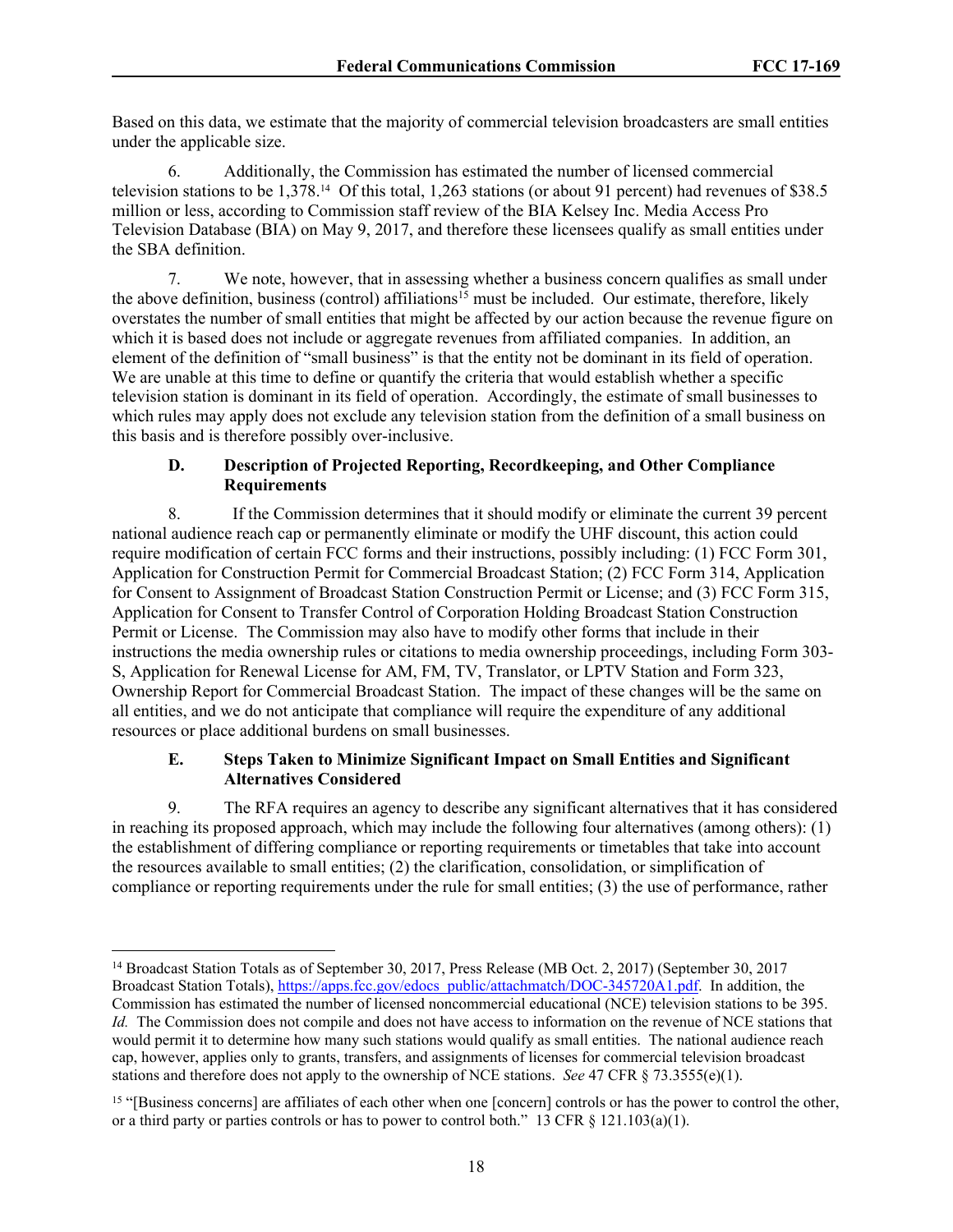than design, standards; and (4) an exemption from coverage of the rule, or any part thereof, for small entities.<sup>16</sup>

10. The Commission has previously concluded that the national audience reach cap is intended to promote its public interest goal of localism. We seek comment on whether this rule or any modified rule is necessary at this time to serve localism and, if not, whether any rule is necessary to serve our goals of viewpoint diversity and competition in the video marketplace or other goals such as innovation. The *NPRM* seeks comment on the need for, and efficacy of, a national audience reach cap and UHF discount or other type of limit in light of significant changes in the video marketplace since the Commission last reviewed the cap and discount together. Assuming some limit is necessary, the *NPRM*  seeks comment on whether the Commission should retain or modify the existing audience reach cap and UHF discount; retain the audience reach cap but adopt a different weighting methodology; adopt a limit based on some other measurement of a station group's size or influence, such as actual viewership, market share, or advertising revenue; or adopt a more flexible alternative such as a threshold screen that would trigger a more detailed analysis, an automatic presumption or safe harbor, either in lieu of or in addition to a bright line cap. The *NPRM* invites comment on the effects of any proposed rule changes on different types of broadcasters (e.g., independent or network-affiliated), the costs and benefits associated with any proposals, and any potential to have significant impact on small entities.<sup>17</sup> The Commission expects to further consider the economic impact on small entities following its review of comments filed in response to the *NPRM* and this IRFA.

## **F. Federal Rules that May Duplicate, Overlap, or Conflict with the Proposed Rule**

11. None.

 $16$  5 U.S.C. § 603(c).

<sup>17</sup> *See supra* paras. 10, 13, and 15.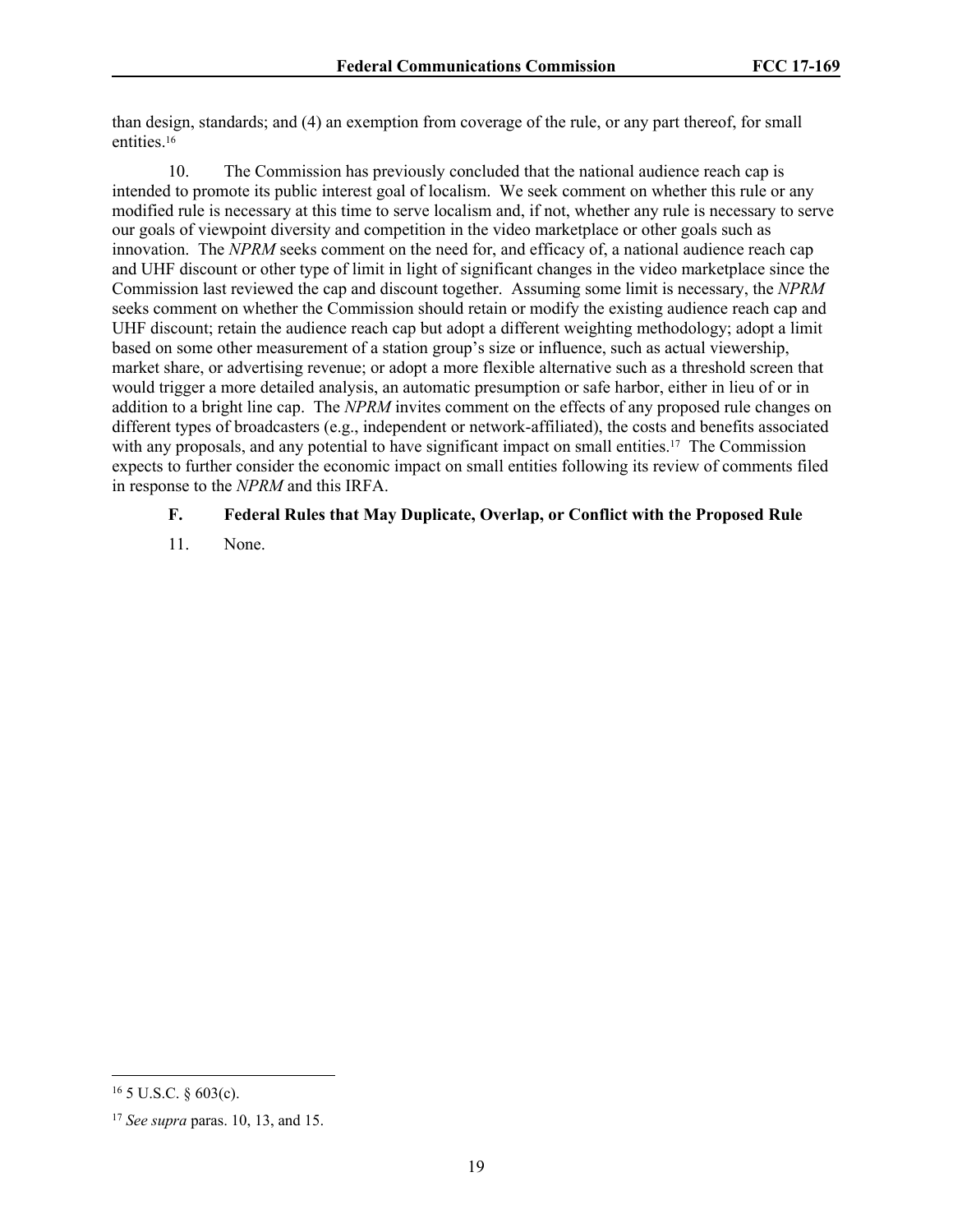#### **STATEMENT OF CHAIRMAN AJIT PAI**

## Re: *Amendment of Section 73.3555(e) of the Commission's Rules, National Television Multiple Ownership Rule*, MB Docket No. 17-318.

The national television ownership cap and the UHF discount are inextricably linked. Any review of one must include a review of the other. What is the FCC's authority to adjust this cap, and (assuming we have such authority), how should we adjust it? Should we eliminate the UHF discount? Those are the key questions we're asking in this *Notice*. There are no tentative conclusions whatsoever. We're just asking.

It's amusing then (to use an unduly charitable construction) to hear such vociferous objections from this bench to simply asking the question whether we have authority, given that the same commissioners previously answered it—in the affirmative. In 2013, the FCC adopted the UHF Discount Notice of Proposed Rulemaking, which stated, "we believe the Commission retains the authority to modify both the national audience reach restriction and the UHF discount, provided such action is undertaken in a rulemaking proceeding separate from the Commission's quadrennial review of the broadcast ownership rules pursuant to Section 202(h)."<sup>1</sup> Today's minority expressed nary a doubt about that belief back then. And just last year, the FCC converted that belief into bedrock. It definitively "conclude[d] that [it] has the authority to modify the national audience reach cap, including the authority to revise or eliminate the UHF discount."<sup>2</sup> And it went even further, stating that the Communications Act does "not impose a statutory national audience reach cap or prohibit the Commission from evaluating the elements of this rule."<sup>3</sup> Yet again, the current minority voted wholeheartedly for that proposition.

I understand the literary appeal of Oscar Wilde's dictum that "consistency is the last refuge of the unimaginative." But our work typically demands a modicum of consistency—boring though it may be.

It's also amusing that those who have repeatedly voiced their strong opposition to the UHF discount in recent months are now voting against seeking comment on eliminating it. Make no mistake: A vote against this *Notice* is effectively a vote in favor of keeping the UHF discount in place.

Getting back to the substance of this *Notice*, we need to take a holistic look at the national cap rule, including the UHF discount. The marketplace has changed considerably due to the explosion of video programming options and various technological advances that have occurred since the cap was last considered in 2004. So we need to examine whether our rules should change accordingly. That's an important discussion that will be informed by the facts in the record—not anything else.

I'd like to thank the dedicated staff who worked on this *Notice*: Ty Bream, Michelle Carey, Brendan Holland, Mary Beth Murphy, and Julie Saulnier from the Media Bureau; and Dave Konczal, Bill Richardson, and Royce Sherlock from the Office of General Counsel.

<sup>1</sup> *Amendment of Section 73.3555(e) of the Commission's Rules, National Television Multiple Ownership Rule*, Notice of Proposed Rulemaking, 28 FCC Rcd 14324, 14330 (2013).

<sup>2</sup> *Amendment of Section 73.3555(e) of the Commission's Rules, National Television Multiple Ownership Rule*, Report and Order, 31 FCC Rcd 10213, 10222 (2016).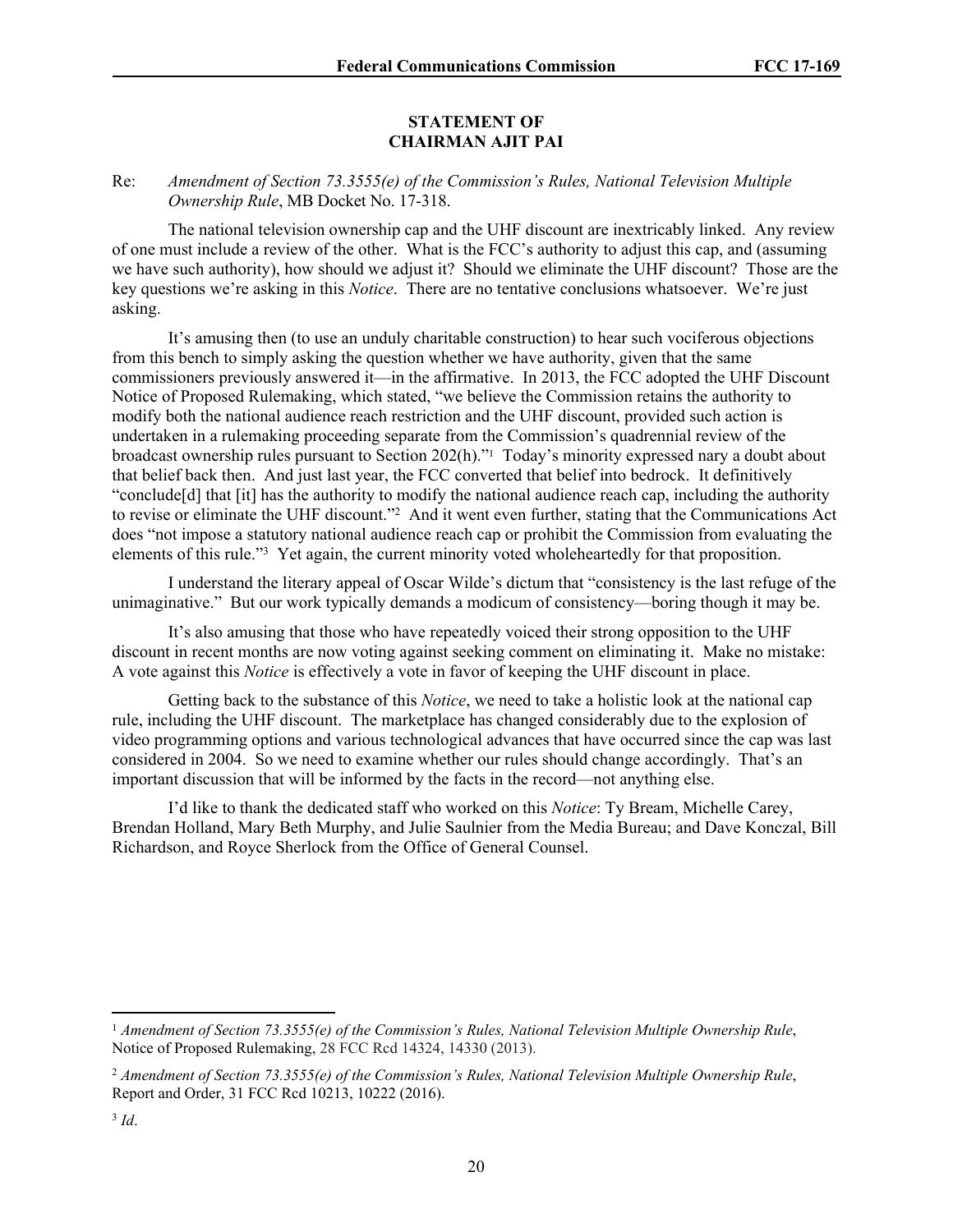#### **DISSENTING STATEMENT OF COMMISSIONER MIGNON L. CLYBURN**

## Re: *Amendment of Section 73.355(e) of the Commission's Rules, National Television Multiple Ownership Rule,* MB Docket No. 17-318

"Television, like newspapers and like radio, works best when it speaks with many voices, and as these companies swallow one another up, there is the frightening possibility of it all speaking with one voice."<sup>1</sup> Those sage words, delivered by broadcast journalist Linda Ellerbee in 2000, still ring true today.

In any other month, a proposal giving massive media companies the chance to have an even greater share of the local programming market, would generate substantial attention and wide-spread public concern. While admittedly, this is not your typical month at the FCC, the reality is that such a proposal is before us for consideration, and it *is* a big deal with substantial implications for the future of localism, diversity, and competition.

Broadcasters are intricately woven in the fabric of our local communities. They cover local officials and when at their best, hold them accountable. While cable news or online platforms are more likely to paint broad strokes, local broadcasters distinguish themselves through their ability to fill in the fine lines. Local broadcasters often go to great lengths to stay on the air during a natural or man-made crisis, providing on-the-ground coverage when news breaks, including the delivery of emergency information that no doubt, has saved countless lives.

In 2004, Congress passed and President George W. Bush signed into law, a provision that no single broadcaster, through its combination of local stations owned, collectively should be able to reach more than 39% of U.S. television households. While I cannot say for certain that the sentiments expressed by the late-William Safire, reflected the legislative mood of the day, it is striking that fourteen years ago he was motivated to write through a New York Times Op-Ed: "The effect of the media's march to amalgamation on Americans' freedom of voice is too worrisome to be left to three unelected commissioners." Soon after, Congress, through Section 629(1) of the Appropriations Act of 2004, specifically "exempted the 39% cap on national audience reach from review."<sup>2</sup>

This was evidently the prevailing view because in 2004, NAB President Edward Fritts said, "We're pleased the national television ownership cap issue appears to be resolved by the passage of this legislation."<sup>3</sup> Press accounts at the time, including a January 2004 story in Broadcasting & Cable affirmed, that one of the new features of the law was that "Only Congress (not the FCC) can change the [39%] limit."<sup>4</sup>

<sup>&</sup>lt;sup>1</sup> The Freedom Forum Online, *Ellerbee critiques changes in TV news* (June 6, 2000).

<sup>2</sup> Congressional Research Service (CRS): *Legal Challenge to the FCC's Media Ownership Rules: An Overview of Prometheus Radio v. FCC and Recent Regulatory Developments at Footnote 29* (February 1, 2010).

<sup>3</sup> The Washington Post, *Senate Adopts TV Station Limit; Measure Modifies FCC's Rule Raising Broadcasters' Reach* (January 23, 2004).

<sup>4</sup> Broadcasting & Cable, *New Ownership Cap Fits Fox, CBS Perfectly* (January 25, 2004).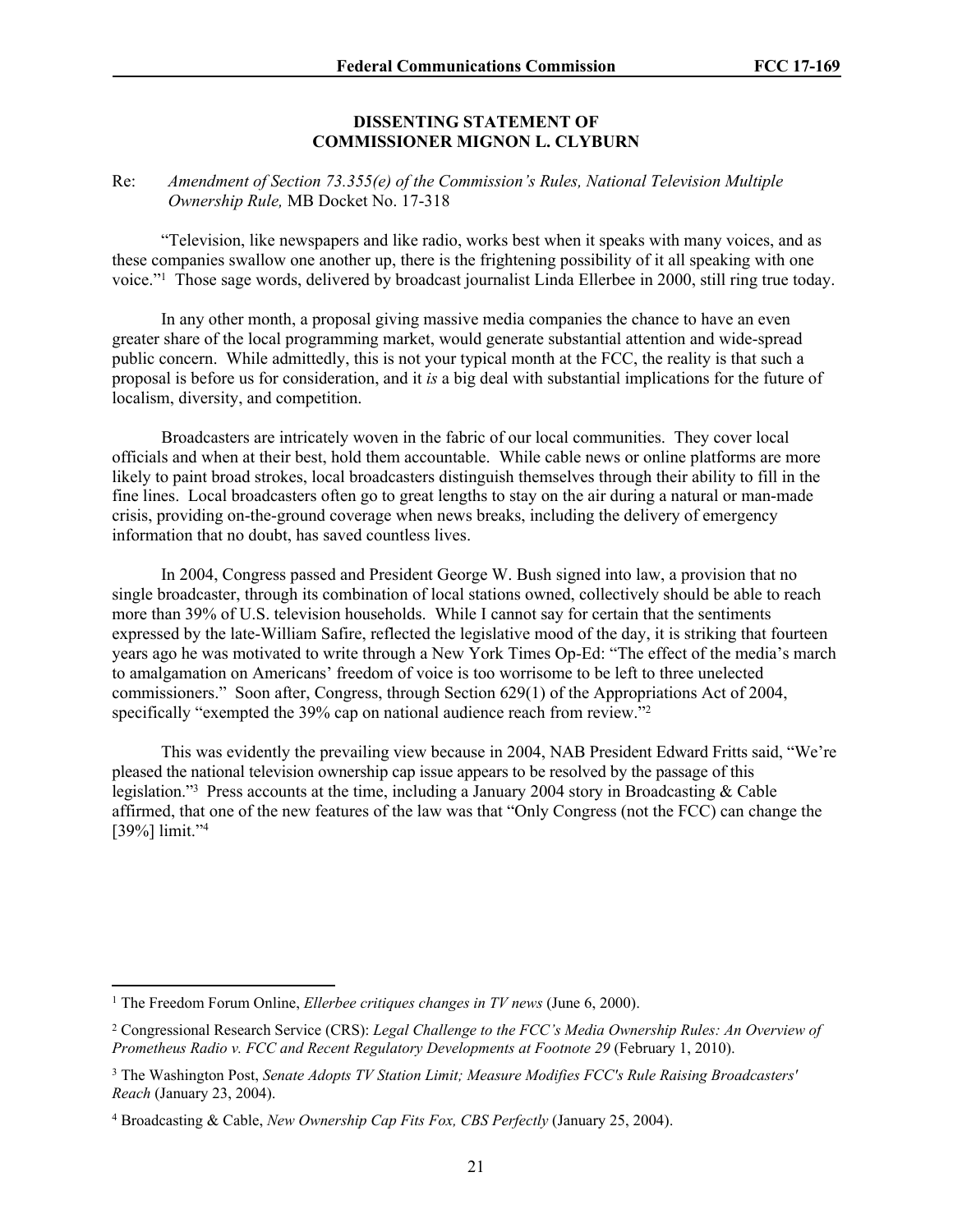Facing a challenge from broadcasters who sought to maintain a 45% national ownership cap, the Third Circuit issued its opinion in June 2004. In the Court's decision, it wrote, "Because the Commission is under a statutory directive to modify the national television ownership cap to 39%, challenges to the Commission's decision to raise the cap to 45% are moot."<sup>5</sup> This decision should have once and for all, put to rest any question that the FCC could independently increase the cap.

But no. The current Administration, in its quest to green light even greater media consolidation, has found a way to rewrite history and ignore the Third Circuit decision. Earlier this year, over my vociferous objection, the FCC majority reinstated the UHF discount, giving their blessing for a single company to reach over 70% of U.S. television households, while claiming to be compliant with the 39% national ownership cap. In 2004, when Congress enacted the cap, the DTV transition was still five years away, but thanks to the transition to digital television, UHF stations are no longer inferior to VHF. This can mean nothing else but that broadcasters, with the blessing of the FCC majority, are using this arbitrary loophole to expand their reach far beyond what Congress ever envisioned.

How did we get to this point? Hearken back to June 2003, when the FCC voted along party lines to increase the national ownership cap from 35 to 45%. The decision was not without significant controversy. Even the National Rifle Association at the time came out in opposition, arguing that the loosening of the FCC's media ownership rules should be rejected "for the sake of our democracy."<sup>6</sup>

Leading into the Fall of that same year, Congress continued to debate the issue and there were bipartisan House and Senate resolutions introduced that disapproved of the FCC's deregulation of the media ownership rules. There were also multiple Congressional hearings that year. Senator Trent Lott, in describing his opposition to raising the cap, said "that the Nation is in danger of losing the localism and diversity of viewpoints that are offered under the current ownership cap structure if the current cap is raised."<sup>7</sup> Strong words from the former Senate leader and he was not alone.

A deeply fought battle ultimately resulted in a compromise between Congressional leadership and the White House.<sup>8</sup> That November an agreement was reached and a 39% national ownership cap was established that would be put into law just two months later. While many remained unhappy, the purpose was to put this debate to rest—or so they thought.

Fast forward to last month, when Democratic Leader Pelosi along with Reps. Pallone and Doyle wrote in a letter to the Commission that, "[b]y explicitly excluding review of the cap from the Congressionally-mandated quadrennial review of broadcast ownership rules, we made clear that the FCC is not permitted to change or evade that national cap."<sup>9</sup> I agree. Localism, diversity and competition are bedrock principles of our national media policy, and indeed our democracy. Giving a single broadcaster the means to buy up enough local stations to exceed the 39% cap is inconsistent with the statute and should be rejected.

<sup>5</sup> Prometheus Radio Project v. FCC, 373 F.3d at 396 (3d Cir. 2004) (Prometheus I).

<sup>6</sup> The Washington Post, *Unlikely Alliances Forged in Fight Over Media Rules* (May 20, 2003).

<sup>7</sup> Statement of Senator Trent Lott before the U.S. Senate Committee on Commerce, Science, and Transportation Hearing on Media Ownership (May 13, 2003).

<sup>8</sup> The Washington Post, *Compromise Puts TV Ownership Cap at 39%* (November 25, 2003).

<sup>9</sup> Letter of Democratic Leader Pelosi and Representatives Pallone and Doyle to FCC Chairman Pai, Commissioner Clyburn, Commissioner O'Rielly, Commissioner Carr and Commissioner Rosenworcel (November 20, 2017). Available at: https://democrats-energycommerce.house.gov/newsroom/press-releases/congressional-leaders-warnfcc-against-ignoring-law-on-tv-station-ownership.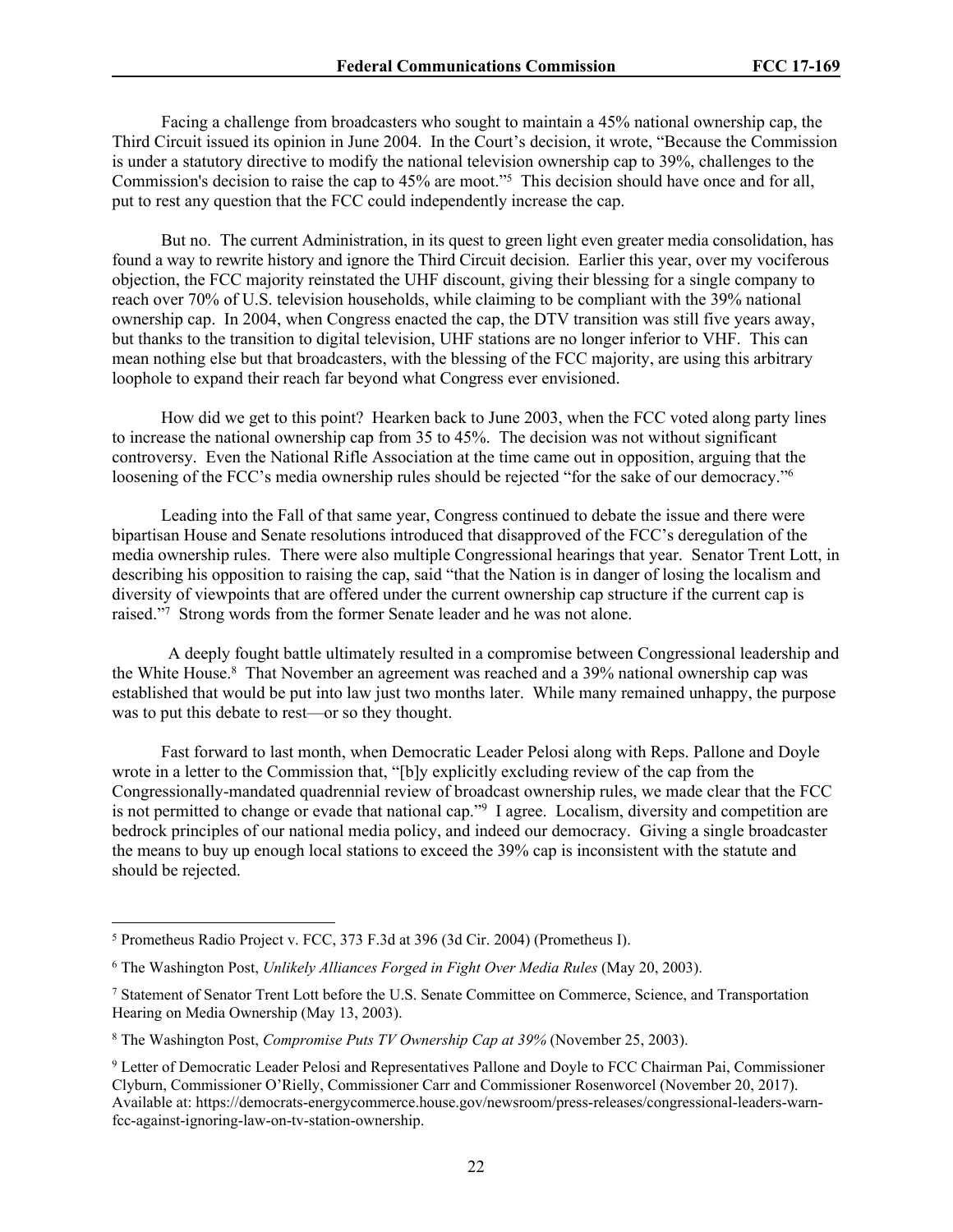FCC Chairman Michael Powell once said that the FCC is "constitutionally bound to comply willingly or not — with Congress' direction, as expressed by the text of the statute."<sup>10</sup>

Maybe today will be the day the majority will heed those words and join me in opposing today's proposal because if nothing else is clear when it comes to this item, it is that we have absolutely no authority to act.

I dissent.

<sup>&</sup>lt;sup>10</sup> Testimony of FCC Chairman Michael Powell before the U.S. Senate Committee on Commerce, Science, and Transportation (June 4, 2003).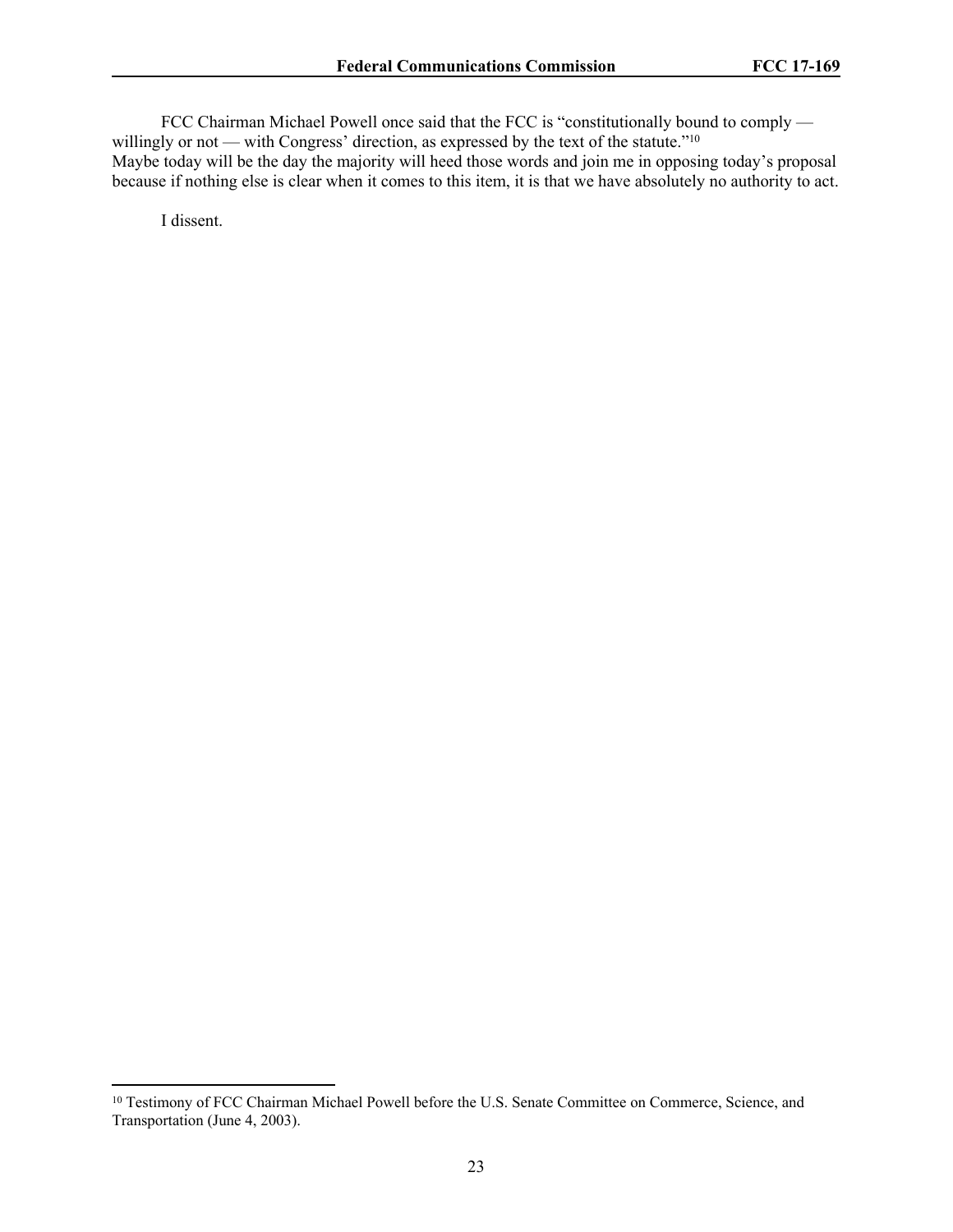#### **STATEMENT OF COMMISSIONER MICHAEL O'RIELLY**

### Re: *Amendment of Section 73.355(e) of the Commission's Rules, National Television Multiple Ownership Rule,* MB Docket No. 17-318

I support today's item, which initiates a defined process to review the Commission's National Television Multiple Ownership Rule, commonly referred to as the national audience reach cap. This is a topic I have spent too much time over the years working on, so I would like to clear up many of the misconceptions surrounding it.

First, I want to be absolutely clear on my position on this matter. As I have stated previously, I do not believe that the Commission has the authority to modify the national audience reach cap, which also extends to eliminating the UHF discount. While the discount may no longer be technologically justified, it is up to Congress to make that determination, not the Commission. This was the clear intent of Congress when it partially rolled back the FCC's proposed cap increase of 45 percent in 2004. While many lawyers have their own interpretations of the 2004 Consolidated Appropriations Act (CAA), I want to provide a little history.

After extensive debate and too many meetings to count, Congress enacted the relevant portions of the CAA.<sup>1</sup> The language in the law cannot be clearer: it statutorily sets the national ownership limit and correspondingly removes it from the quadrennial review under section 202(h) of the Telecommunications Act. Some, including the Third Circuit Court of Appeals, have argued that Congress only meant to remove consideration of the national audience reach cap from the biennial review, not to prohibit it from being changed as part of any other effort. But such a reading is preposterous as it would effectively create one of the biggest backdoors in the history of legislating. At the same time, the view ignores the deal that was struck in those bitterly heated Member meetings and huddles. In exchange for the hard cap, those who supported former Chairman Powell's work obtained an ownership level that prevented any station group from being forced to sell off any stations and a commitment that the UHF discount would still apply going forward.

I realize that some people don't have a high opinion of Congressional experience. But, I will forever have etched in my mind former Senator Ted Stevens screaming that, if some station group wanted to go above 39 percent, they could come to Congress to try to get the cap amended. That was a different day and a different Congress and maybe it relied on Senator Stevens serving forever, but it should count for something. It certainly does to me – even if I intellectually agree that both the cap and discount are archaic and in need of reform.

Despite my firsthand experiences, there is broad disagreement among interested parties over the Commission's authority in this space. During the prior Commission's proceeding to eliminate the UHF discount, NAB and Free Press argued that the Commission had the authority to both eliminate the UHF discount and modify the national audience reach cap.<sup>2</sup> The Commission ultimately agreed, with the support of two of my colleagues here today. On the other hand, Fox, Sinclair, ION and Trinity Broadcast Network all challenged the Commission's authority.<sup>3</sup> I appreciate the irony that my views are aligned with those previously filed by Sinclair – who outside critics mistakenly believe I am currently in cahoots

<sup>1</sup> Consolidated Appropriations Act, 2004, Pub. L. No. 108-109, § 629, 118 Stat. 3, 99 –100 (2004) (CAA).

<sup>&</sup>lt;sup>2</sup> Amendment of Section 73.3555(e) of the Commission's Rules, National Television Multiple Ownership Rule, MB Docket No. 13-236, Report and Order, 31 FCC Rcd 10213, 10220–23, paras. 17, 21 (UHF Discount Elimination Order).

<sup>3</sup> *Id.* at paras. 18–20.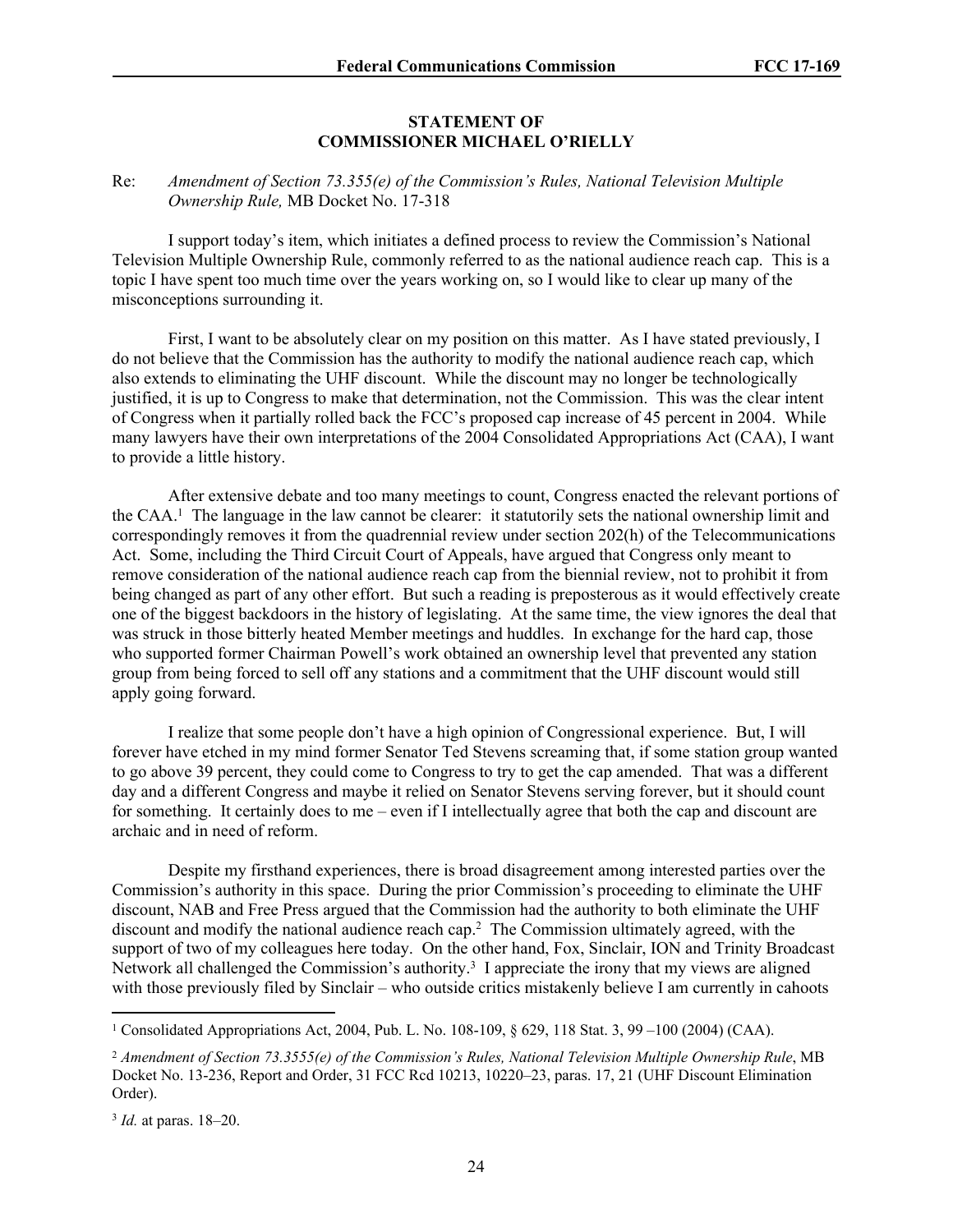with – that the Commission was devoid of authority to take action that, as fate would have it, supposedly would "help" Sinclair today. Specifically, Sinclair stated in 2013:

The FCC does not have the authority to modify any aspect of the national television ownership cap, including the UHF discount. In establishing a 39 percent limit for the ownership cap in 2004, Congress set a precise limit and then took the extra step of removing this limit and any rule relating to it from the FCC's periodic review of its ownership rules. No action by Congress has changed these facts, and accordingly, the FCC should terminate this proceeding and halt its efforts to eliminate the UHF discount.<sup>4</sup>

In perhaps a more curious twist, it appears that my same colleagues that previously supported changes in 2016 now also question the Commission's authority.

For these reasons, I believe it is time for the courts to opine on this matter. We need certainty, in a way that only the courts or Congress can provide, as to where the Commission's authority begins and ends. Since it doesn't appear Congressional action is forthcoming, I look forward to reviewing the record that will result from this proceeding. If the Commission believes after such review that it has the authority to modify the cap, I will happily support that item. That is not to suggest my position has changed, but only that I believe in getting to finality and am willing to cast a vote that will allow the Commission to take the needed step to get this to court review.

Second, outside the authority question, I think it is also important to put this order in context. The truth is, the last fight over the national audience reach cap generally occurred not because of its potential impact on consumers but rather to safeguard an important balance between the Big Four broadcast networks (ABC, CBS, NBC, and Fox) and their local affiliates. Prior to Congressional action in 2004, the Commission found that these rules did not promote competition or diversity. For these reasons, the Commission increased the current cap from 35 percent to 45 percent to allow the broadcast networks to achieve greater economies of scale without surpassing the audience reach of their collective affiliates. Congress later scaled this back to 39 percent, with the same focus in mind: maintaining the appropriate balance between the networks and their affiliates.

It is also worth noting that even if the national audience reach cap is increased or eliminated, the practical effects will likely be limited, assuming the Commission complies with Congressional direction on the UHF discount. Today, the majority of the top ten TV station groups do not even come close to the cap. For example, CBS Corporation, which ranks fifth, only has a national audience reach of 25.5 percent. Hearst Corporation, at tenth, has an audience reach of 13.3 percent. All this is to say, while I support asking questions and ultimately resolving the issue of the Commission's authority on this matter, whether we maintain or alter the cap is likely to have little real-world impact in the near future.

I thank the Chairman for teeing up this item and asking a broad range of questions. I approve.

<sup>4</sup> Sinclair Broadcast Group Inc. Comments at i (filed Dec. 16, 2013) (Sinclair UHF Discount NPRM Comments).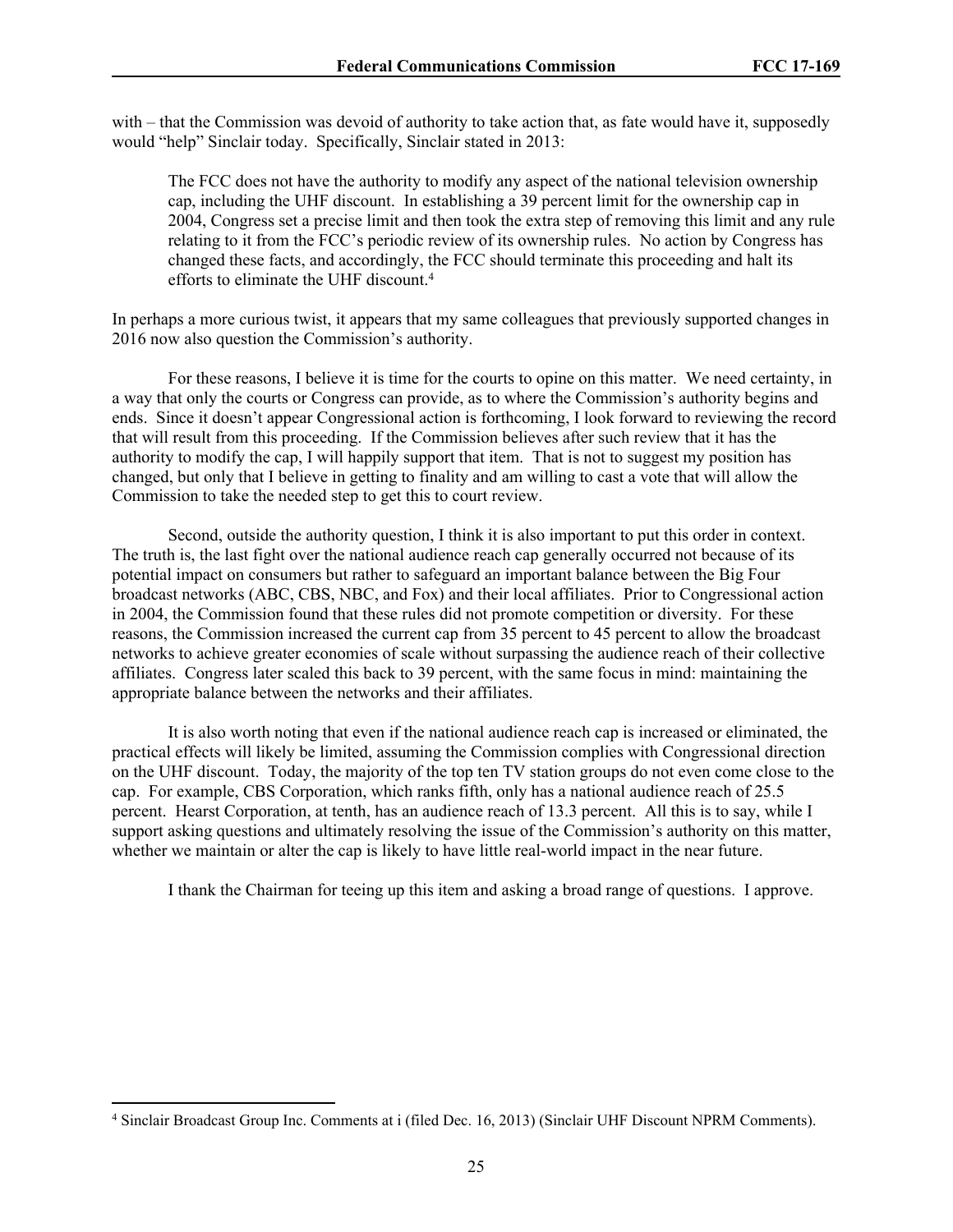#### **STATEMENT OF COMMISSIONER BRENDAN CARR**

#### Re: *Amendment of Section 73.3555(e) of the Commission's Rules, National Television Multiple Ownership Rule*, MB Docket No. 17-318.

Since the 1940s, the FCC has had rules on the books that limit the number of television stations any single entity can own. Over the decades, as the media landscape has evolved, the Commission has revisited these rules to account for new competitors and advances in technology. Those changes have only accelerated in recent years with the advent of online offerings. Broadcasters now compete for eyeballs with YouTube stars, social media platforms, and streaming services like Hulu and Netflix—not to mention traditional cable and satellite offerings.

In light of these changes, I am glad that we are launching this proceeding, which will examine whether we can and should modify our rule that limits broadcasters—but not others in the video marketplace—from reaching more than 39% of television households in the country. Answering these questions will help ensure that our media ownership rules are neither outdated nor counterproductive.

At the same time, I am surprised that the issue of the Commission's legal authority in this area has generated so much controversy. After all, the FCC determined in 2016 that "the Commission has the authority to modify the national audience reach cap[.]" Continuing, the Commission found that "no statute bars the Commission from revisiting the cap." Congress did not, according to the FCC, "impose a statutory national audience reach cap or prohibit the Commission from evaluating the elements of this rule." All three Democrats on the Commission, including two of my colleagues here today, voted for that order. No one in the majority concurred, wrote a separate statement, or otherwise qualified their support for the FCC's 2016 determinations. While several seats up here have changed since then, the law has not. So the suggestion by some that the FCC now lacks authority to do exactly what my colleagues said the Commission could do in 2016 is curious, to say the least.

Today's Notice asks simply whether my colleagues got it right in 2016 when they determined that the FCC has authority to modify the cap. So far, I have not seen anything that convinces me they got it wrong. But I look forward to reviewing the record as it develops in this proceeding.